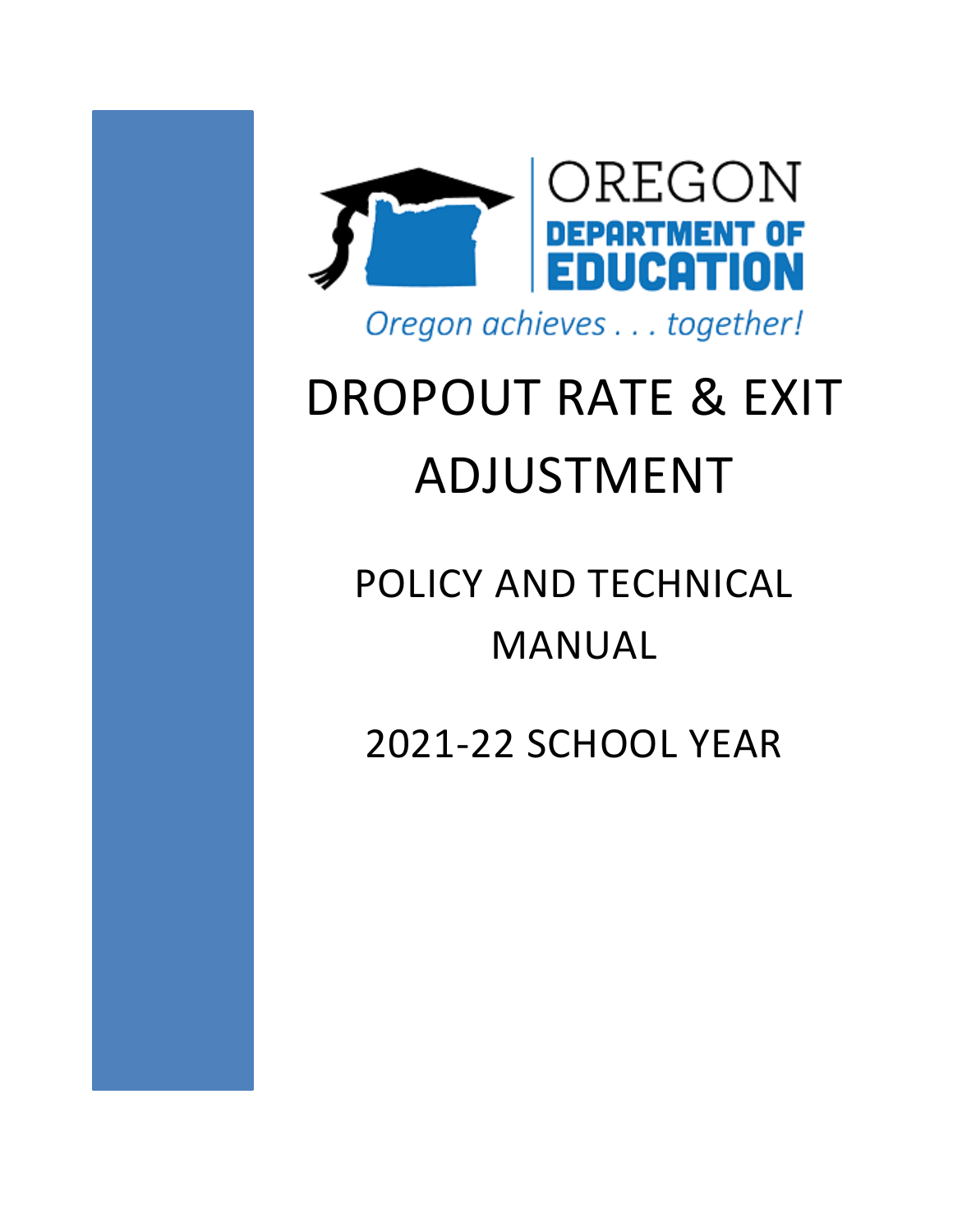It is the policy of the State Board of Education and a priority of the Oregon Department of Education that there will be no discrimination or harassment on the grounds of race, color, religion, sex, sexual orientation, national origin, marital status, age or disability in any educational programs, activities, or employment. Persons having questions about equal opportunity and nondiscrimination should contact the Deputy Superintendent of Public Instruction at the Oregon Department of Education.

The officially codified and compiled Administrative rules are published by the Secretary of State, and portions of that published compilation have copyright status. The Oregon Administrative Rules presented on these pages are not the official version of the rules published by the Secretary of State.



#### This document was produced by

Oregon Department of Education

Office of Research, Analysis, and Accountability

Public Service Building

255 Capitol Street NE

Salem, Oregon 97310-0203

Please share this document with your colleagues!

All or any part of it may be photocopied for educational purposes without permission from the Oregon Department of Education.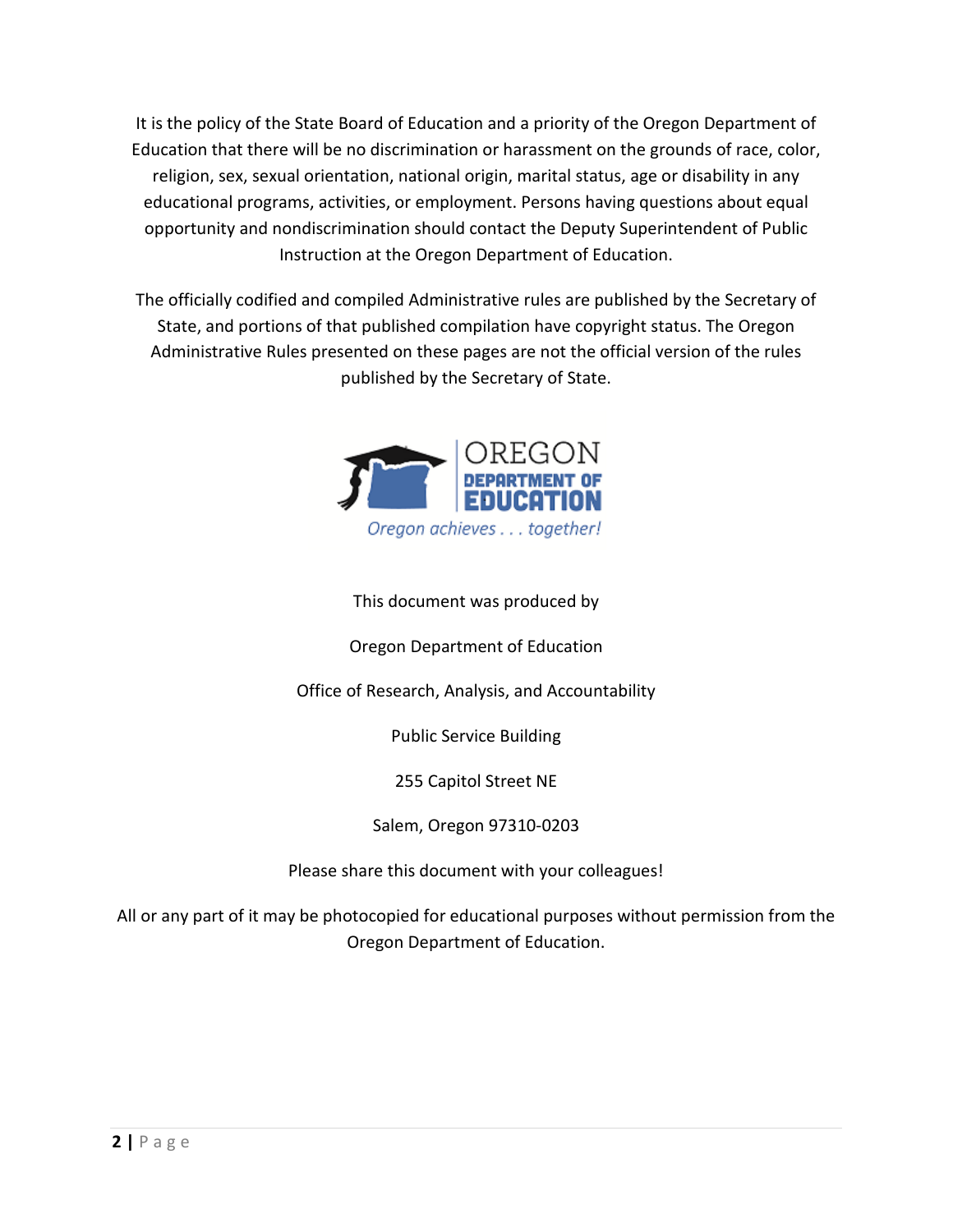## **TABLE OF CONTENTS**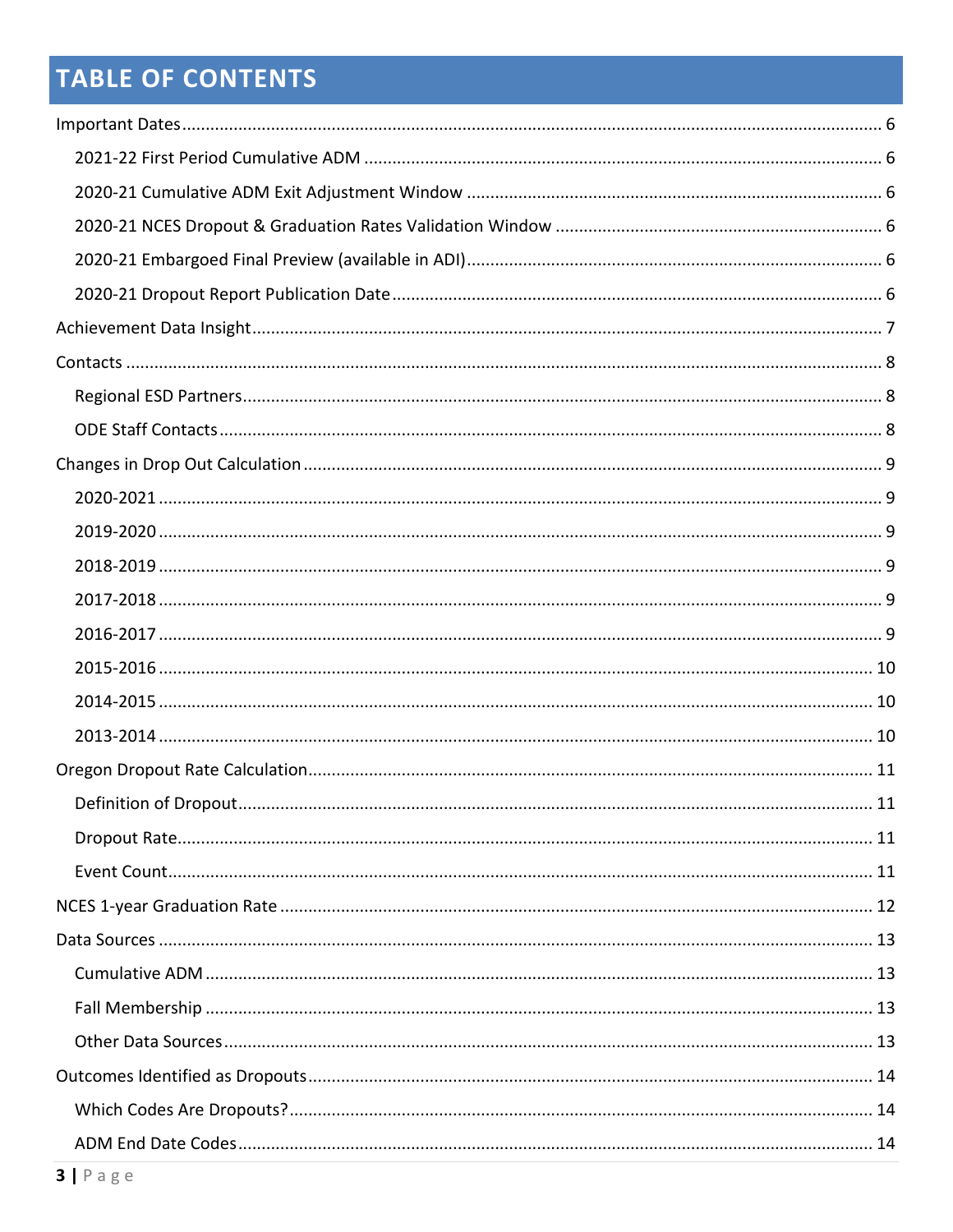| What Should You Do if the Calculated End Date Code Doesn't Match What You Have Reported? 24                                                                                                                   |  |
|---------------------------------------------------------------------------------------------------------------------------------------------------------------------------------------------------------------|--|
|                                                                                                                                                                                                               |  |
|                                                                                                                                                                                                               |  |
|                                                                                                                                                                                                               |  |
| Are Summer Diplomas Considered Part of the Following School Year or the Prior School Year? 27                                                                                                                 |  |
| If a Student Withdrew in 2018-19 and Did Not Return, but Received a GED during Summer 2020, Can the                                                                                                           |  |
| If the Calculated End Date Code Is 3E ("Not Enrolled - Status Unknown") or 3F ("Non-Returning Student")<br>and the ADM End Date Code on the Record Is another Code, Do I Need to Update the ADM End Date Code |  |
|                                                                                                                                                                                                               |  |
|                                                                                                                                                                                                               |  |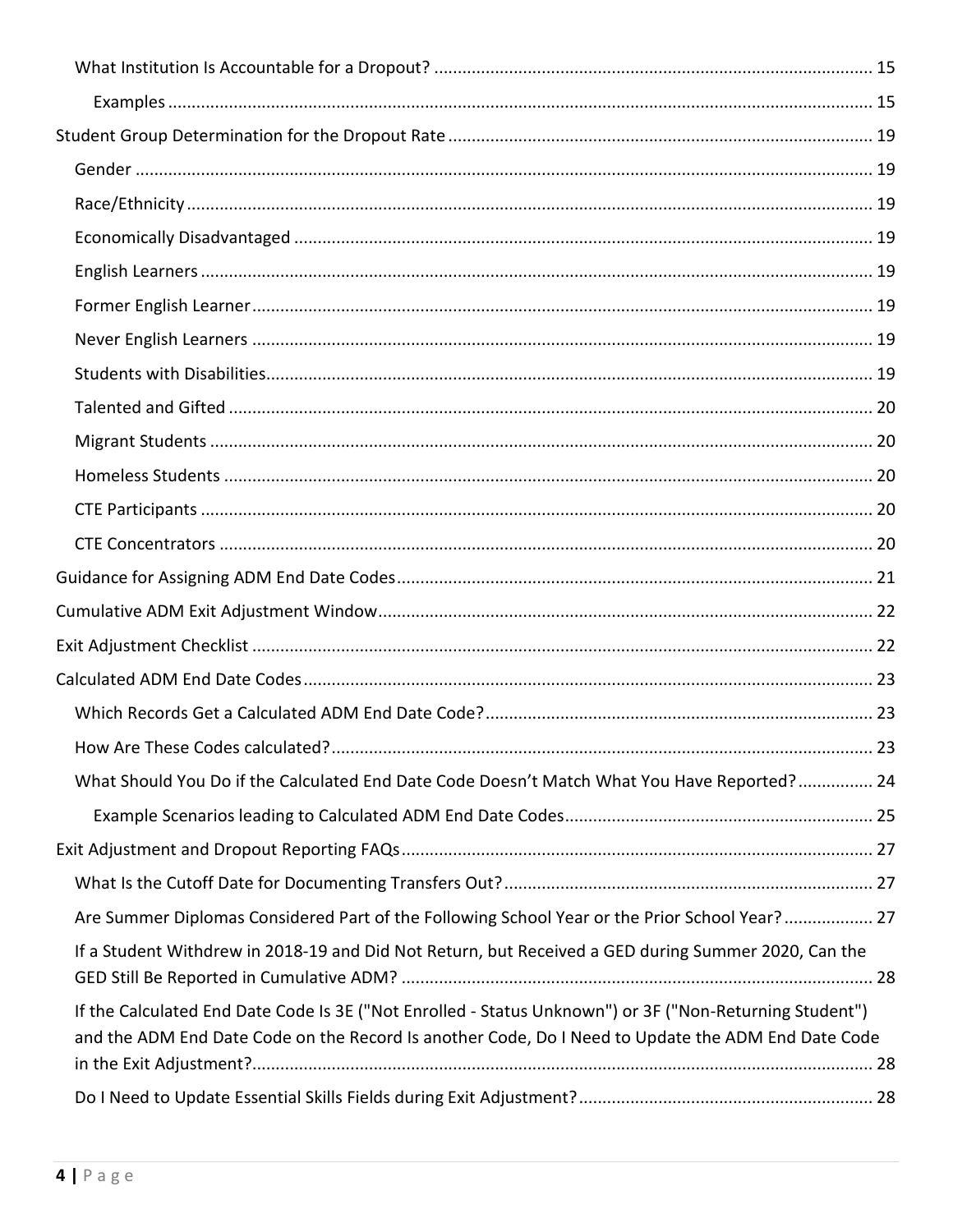| If One of Our Graduates Did Not Meet Their Essential Skills, but We Have Already Awarded Their Diploma,  |  |
|----------------------------------------------------------------------------------------------------------|--|
|                                                                                                          |  |
|                                                                                                          |  |
| If the CalcEndDtCd is 1A, 1B, 1D, or 2A, Should I Change the End Date Code (ADMEndDtCd) in the Exit      |  |
|                                                                                                          |  |
| How Are Students Who Completed 12 <sup>th</sup> grade, but Did Not Complete All Graduation Requirements, |  |
|                                                                                                          |  |
|                                                                                                          |  |
|                                                                                                          |  |
|                                                                                                          |  |
|                                                                                                          |  |
|                                                                                                          |  |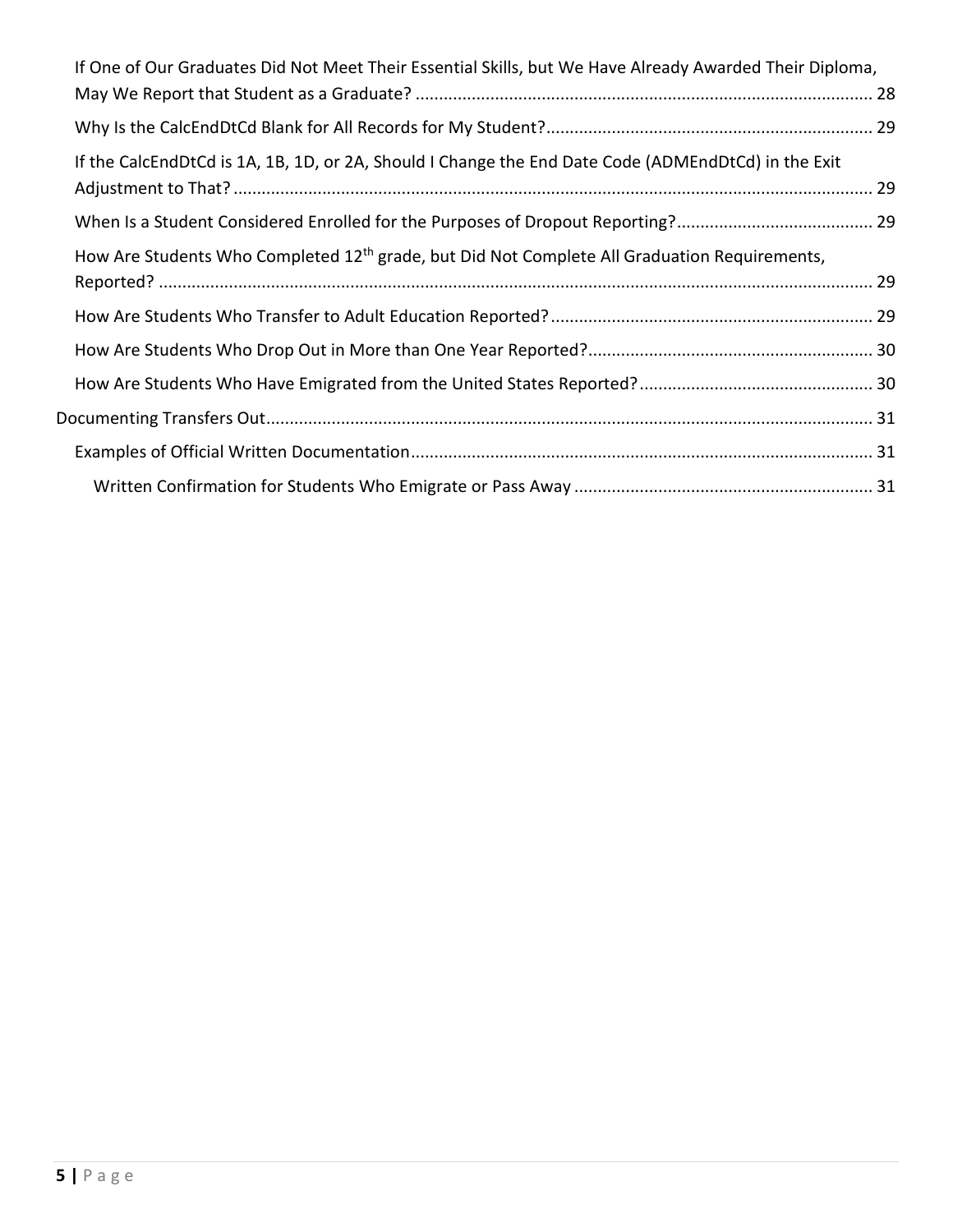## <span id="page-5-0"></span>**IMPORTANT DATES**

#### <span id="page-5-1"></span>**2021-22 FIRST PERIOD CUMULATIVE ADM**

September 23, 2021 (at 1:00 pm) to October 25, 2021 (at 11:59 pm) – Collection Window

November 4, 2021 to November 15, 2021 – Audit Review Window

#### <span id="page-5-2"></span>**2020-21 CUMULATIVE ADM EXIT ADJUSTMENT WINDOW**

October 7, 2021 (at 1:00 pm) to December 3, 2021 (at 11:59 pm)

#### <span id="page-5-3"></span>**2020-21 NCES DROPOUT & GRADUATION RATES VALIDATION WINDOW**

October 22, 2021 (at 1:00 pm) to December 11, 2021 (at 11:59 pm)

#### <span id="page-5-4"></span>**2020-21 EMBARGOED FINAL PREVIEW (AVAILABLE IN ADI)**

December 30, 2021

#### <span id="page-5-5"></span>**2020-21 DROPOUT REPORT PUBLICATION DATE**

January -- To Be Determined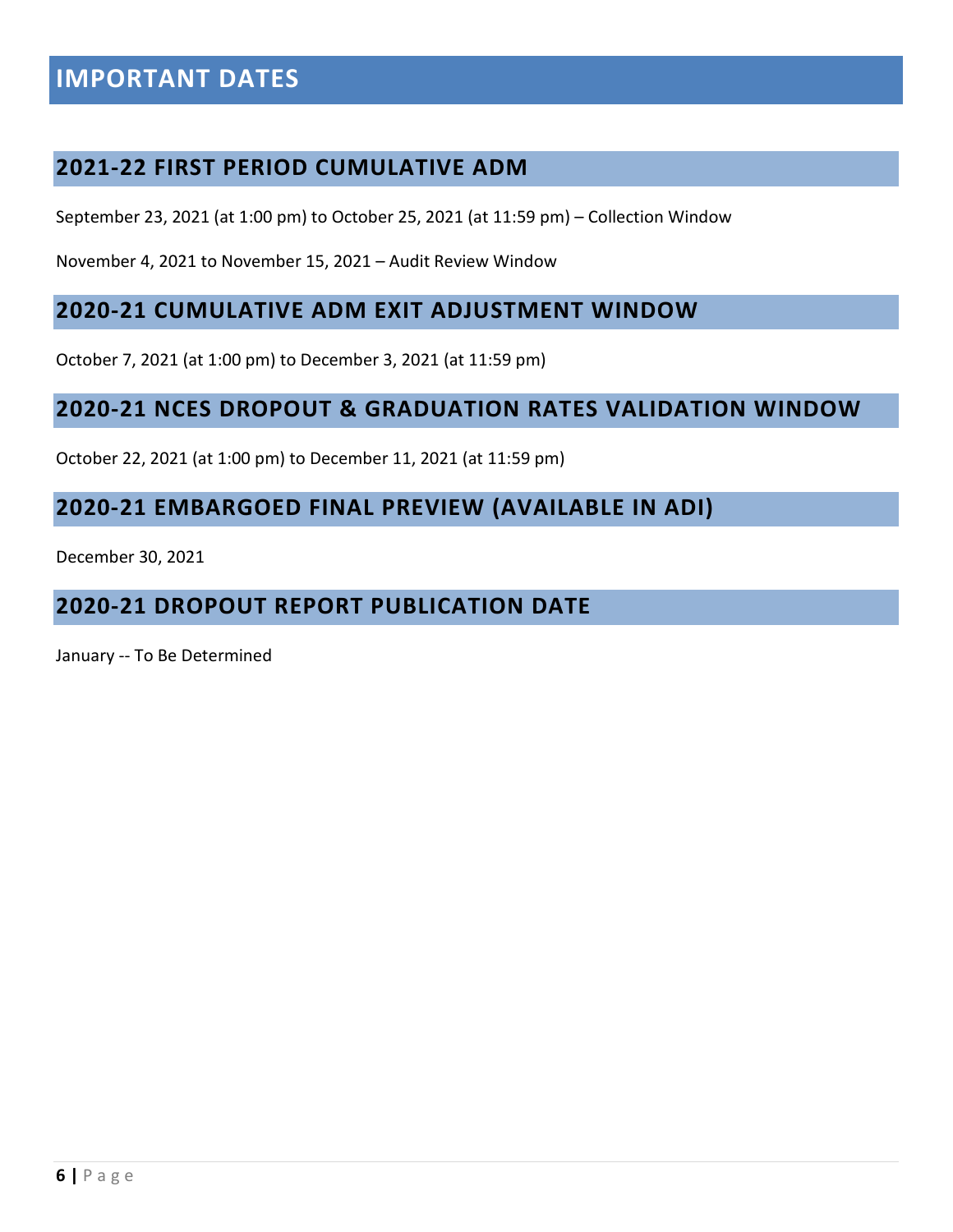## <span id="page-6-0"></span>**ACHIEVEMENT DATA INSIGHT**

Validation of the NCES dropout report will occur through the [Achievement Data Insight](https://district.ode.state.or.us/search/results/?id=440) (ADI) application. An overview training on this application was prerecorded and posted on the [ADI page in Application Systems](https://district.ode.state.or.us/search/results/?id=440) on the District website [\(https://district.ode.state.or.us/search/results/?id=440\)](https://district.ode.state.or.us/search/results/?id=440).

Data submitters and validators will need to contact their [district security administrators](https://district.ode.state.or.us/apps/login/searchSA.aspx) to request access to ADI and all specific validations needed. Access to the ADI application or any validation is granted on a need-toknow basis only. You need to request access separately for ADI and each needed validation. If you see a tile that you do not have access to in the ADI, click on it to generate an email to your DSA requesting access. The cohort graduation rate (4-year and 5-year) will also be validated during this time, for a total of three concurrent graduation/dropout validations [\(4-Year Cohort Graduation Rate,](https://district.ode.state.or.us/apps/info/DataCllctnDetail.aspx?id=284&Collection_ID=2527) [5-Year Cohort Graduation Rate,](https://district.ode.state.or.us/apps/info/DataCllctnDetail.aspx?id=285&Collection_ID=2526) and [NCES](https://district.ode.state.or.us/apps/info/DataCllctnDetail.aspx?id=338&Collection_ID=2525)  [Dropout and Graduation Rates\)](https://district.ode.state.or.us/apps/info/DataCllctnDetail.aspx?id=338&Collection_ID=2525).

The ADI will display both aggregate data (on the summary tab) and student-level data (on the detail tab), and will be refreshed periodically throughout the validation window. Once the validation window has closed, data will still be available through the ADI, but it will no longer be refreshed, and updates will not be allowed. Click the "All" tab on the ADI's main page to view closed validations.

Note that even though districts will be able to access final dropout data after the close of the validation window, the data will be embargoed until the publication date. **Do not distribute these data to anyone outside your district prior to the publication date.**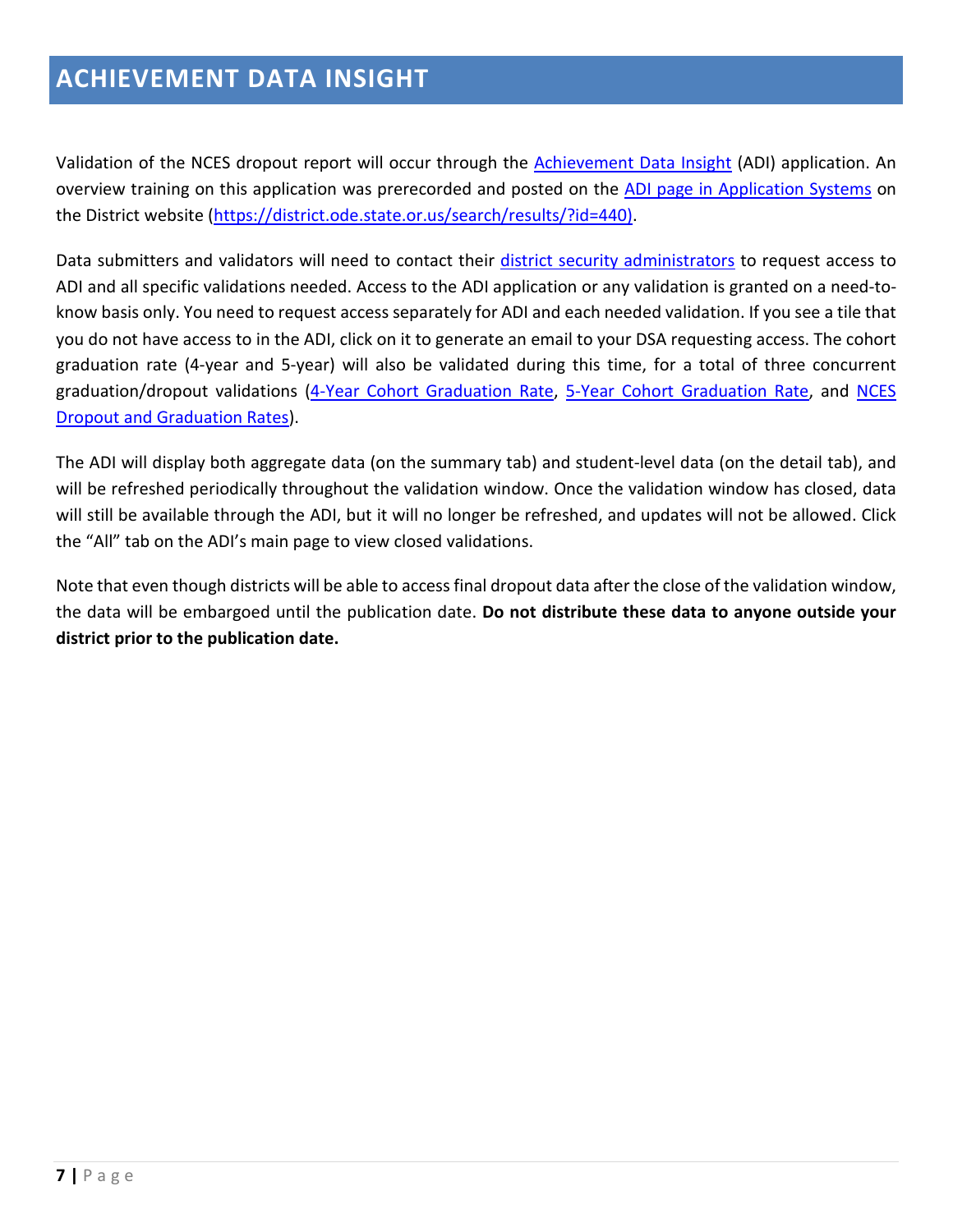#### <span id="page-7-1"></span><span id="page-7-0"></span>**REGIONAL ESD PARTNERS**

[Regional ESD Partners](https://www.oregon.gov/ode/educator-resources/assessment/Documents/esdpartners.pdf) are available to answer your questions or guide you through the process of validating and making corrections throughout the validation window.

| <b>Name</b>           | <b>E-mail Address</b>                                 | <b>Phone Number</b>  |
|-----------------------|-------------------------------------------------------|----------------------|
| Karen Brown Smith     | Karen.Brown@imesd.k12.or.us                           | 1-800-706-4447 x3124 |
| <b>Peter Campbell</b> | Peter.Campbell@imesd.k12.or.us   1-800-706-4447 x3203 |                      |

#### <span id="page-7-2"></span>**ODE STAFF CONTACTS**

| <b>Topic</b>                                                          | <b>Contact</b>      | <b>Email</b>               | <b>Phone</b> |
|-----------------------------------------------------------------------|---------------------|----------------------------|--------------|
| <b>Cohort Graduation Rates and</b><br><b>Cohort Year Assignment</b>   | Paul Skomsvold      | Paul.Skomsvold@state.or.us | 503-947-5840 |
| <b>School and District At A Glance</b><br><b>Profiles</b>             | Elyse Bean          | Elyse.Bean@state.or.us     | 503-947-5878 |
| <b>SSID Collection (including</b><br>merges) and technical assistance | <b>ODE Helpdesk</b> | ODE.Helpdesk@state.or.us   | 503-947-5715 |
| <b>Cumulative ADM Collections</b>                                     | Amanda Leopard      | Amanda.Leopard@state.or.us | 503-947-5674 |
| <b>English Learners</b>                                               | <b>Kim Miller</b>   | Kim.A.Miller@state.or.us   | 503-947-5712 |
| <b>Special Education</b>                                              | Jackie McKim        | Jackie.McKim@state.or.us   | 503-947-5629 |
| <b>Essential Skills</b>                                               | Cristen McLean      | Cristen.McLean@state.or.us | 503-947-5842 |
| <b>Ninth Grade On-Track</b>                                           | Ryan Clark          | Ryan.Clark@state.or.us     | 503-947-5632 |
| <b>Post Graduate Scholars</b>                                         | Jennell Ives        | Jennell.lves@state.or.us   | 503-947-5777 |
| <b>Career and Technical Education</b><br>(CTE)                        | Rebecca Amodeo      | Rebecca.Amodeo@state.or.us | 503-947-5700 |
| <b>Homeless Students</b>                                              | <b>TBD</b>          | <b>TBD</b>                 | <b>TBD</b>   |
| <b>Foster Care Students</b>                                           | Jon Wiens           | Jon. Wiens@state.or.us     | 503-947-5764 |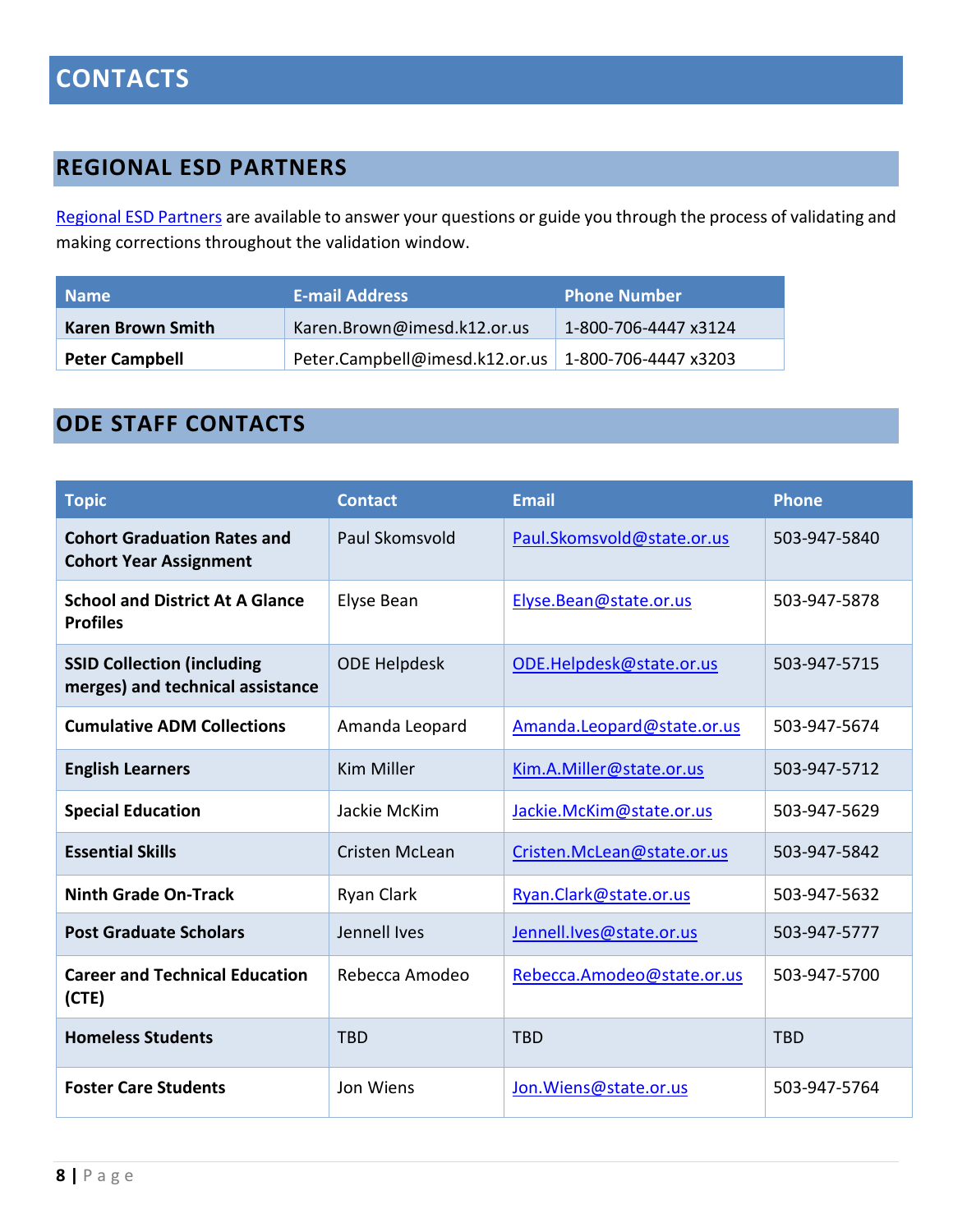#### <span id="page-8-1"></span><span id="page-8-0"></span>**2020-2021**

Added Ever Foster Student group comprising students identified as in foster care at any time, including all prior school years. This group will not be reported publicly, since this is our first year calculating this group. We do plan public reporting of the Foster Student group this year.

Students who have the "EI" EL Record Type Code in the Spring English Learners collection will not be included in the calculation of an English Learner or Former English Learner student group. This code is designated as a "erroneously identified" code indicating that a previous English learner identification was in error.

#### <span id="page-8-2"></span>**2019-2020**

Added Foster Student group comprising students identified as in foster care during the reported past school year.

Students who have the "SE" EL Record Type Code in the Spring English Learners collection will not be included in the calculation of an English Learner or Former English Learner student group. This code is designated as a "state of emergency" code that was adopted in response to pandemic-related school closures that prevented language development screening.

#### <span id="page-8-3"></span>**2018-2019**

Added a Non-Binary gender label to the NCES Dropout Validation Detail level and a Non-Binary gender student group to the summary level.

Added a Former English Learner flag to the NCES Dropout Validation Detail level and a Former English Learner student group to the summary level. Also added a Never English Learner student group to the NCES Dropout Validation Summary level.

Began excluding the 2J (Potential English Learner) English Learner Record Type code from the English Learner calculation.

#### <span id="page-8-4"></span>**2017-2018**

Minor technical changes applied.

#### <span id="page-8-5"></span>**2016-2017**

Technical changes only.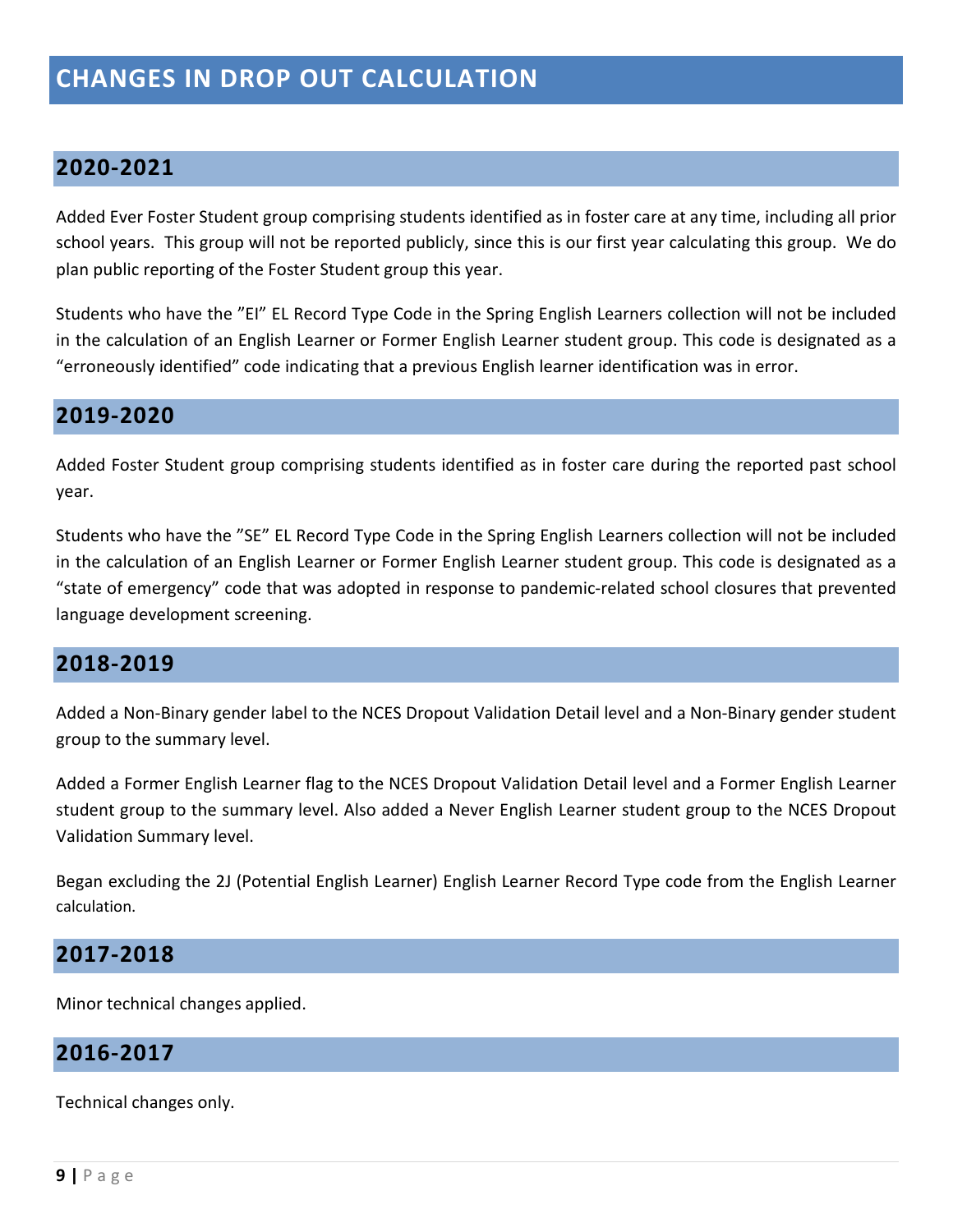#### <span id="page-9-0"></span>**2015-2016**

Students reported as participating in Post Graduate Scholars programs after being awarded a high school diploma (ADM End Date Code 4G) will be counted as graduates.

Rates for new Career and Technical Education (CTE) student groups will be calculated and published.

#### <span id="page-9-1"></span>**2014-2015**

Graduation events will only be included in the calculation of the NCES 1-year Graduation Rate if they occurred between September 1 of the school year and August 31 of the following year.

#### <span id="page-9-2"></span>**2013-2014**

Oregon law requires school districts to offer two standard diplomas: the Oregon diploma (also called the "Regular High School Diploma" in data collections) and the modified diploma. Oregon law also allows districts to offer an honors diploma or other tiered diploma as a standard diploma. Based on the determination that a modified diploma is the recognized equivalent of a high school diploma, ODE will include the modified diploma along with other standard diplomas when calculating the NCES Graduation Rate, beginning with the 2014-15 rates. Extended Diplomas, Adult High School Diplomas, and GEDs will continue to count as non-graduates, nondropouts, for the purposes of the NCES graduation rates. Note that it is ODE's current practice to calculate a 1 year graduation rate for the purpose of meeting federal reporting requirements, but not to publish it.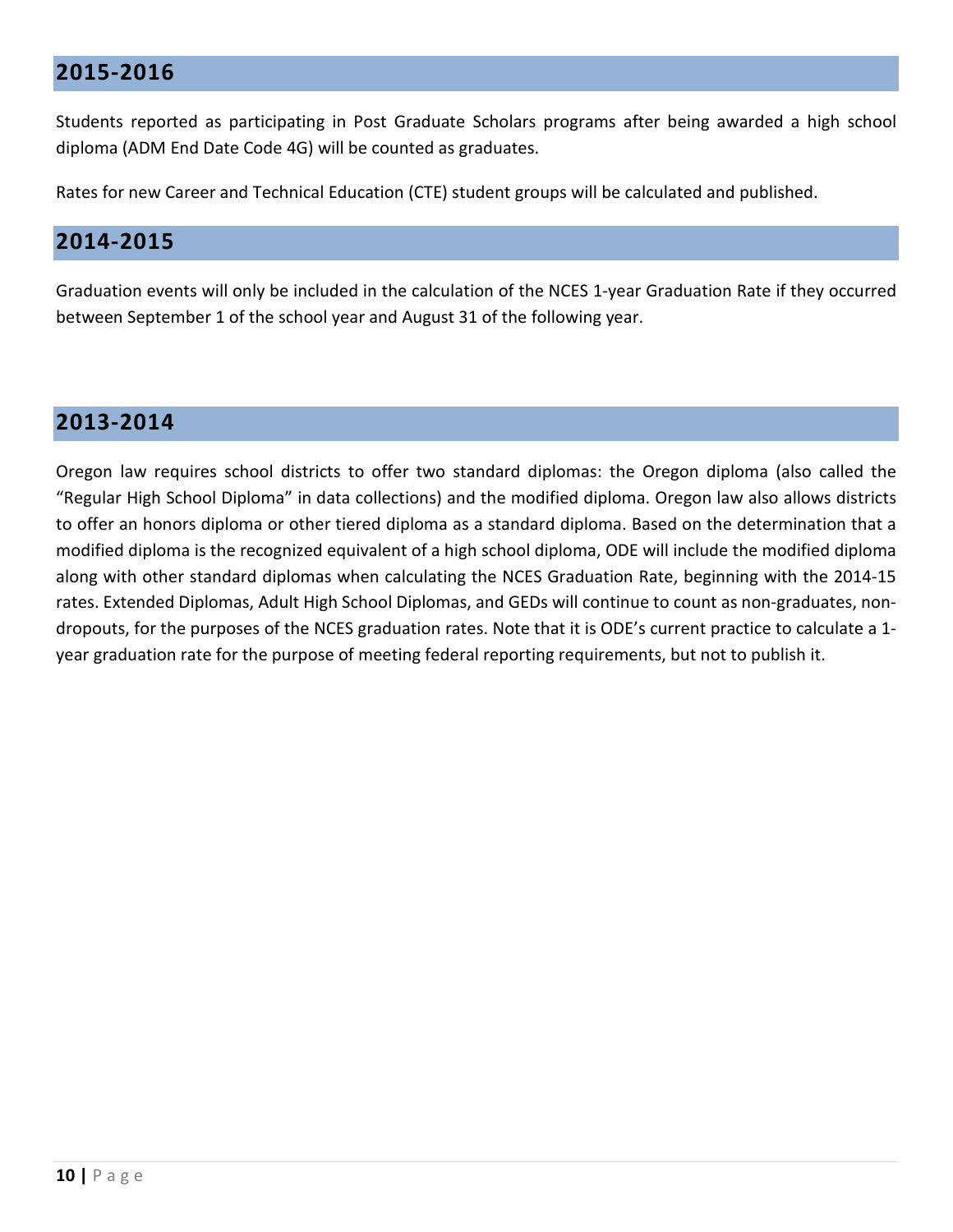#### <span id="page-10-1"></span><span id="page-10-0"></span>**DEFINITION OF DROPOUT**

As defined in [ORS 339.505,](https://www.oregonlegislature.gov/bills_laws/ors/ors339.html) a dropout is an individual who has the four characteristics (for the purposes of the definition, "current school year" means the year being reported on):

- 1. Has enrolled for the current school year, or was enrolled in a previous school year and did not attend during the current school year
- 2. Is not a high school graduate
- 3. Has not received a GED certificate
- 4. Has withdrawn from school

As defined in [ORS 339.505,](https://www.oregonlegislature.gov/bills_laws/ors/ors339.html) dropout does not include: a student who has transferred to another educational system or institution that leads to graduation; a student who is deceased; a student who is participating in home school, private school, or ODE-approved public or private education program, alternative education program, or hospital education program; a student who is residing in a Department of Human Services facility, a shelter care program, or in a juvenile detention facility; a student who is enrolled in a foreign exchange program; a student who is temporarily absent from school because of suspension, a family emergency, or severe health or medical problems; or a student who has received a GED certificate.

#### <span id="page-10-2"></span>**DROPOUT RATE**

Oregon uses the National Center for Education Statistics (NCES) formula below to calculate dropout rates.

Number of Dropouts in Grades  $9 - 12$  $Fall$  Membership in Grades  $9-12$ 

Due to the additional time needed to calculate accurate graduation and dropout rates, reported rates are always one year behind the current school year. Therefore, the 2020-21 dropout rate is reported during the 2021-22 school year. Oregon's 2020-21 Dropout Rate Report's public release and publication date in early 2022 is yet to be determined. Districts will have from October 21, 2021 through December 10, 2021 to validate their data. ODE also reports dropouts from grades 7 and 8 to the US Department of Education, but does not publish rates for these grades.

#### <span id="page-10-3"></span>**EVENT COUNT**

Note that the method Oregon uses is an event count, meaning that students are counted as dropouts each year that they drop out. If a student dropped out in April 2020, re-enrolled in December 2020, dropped out again in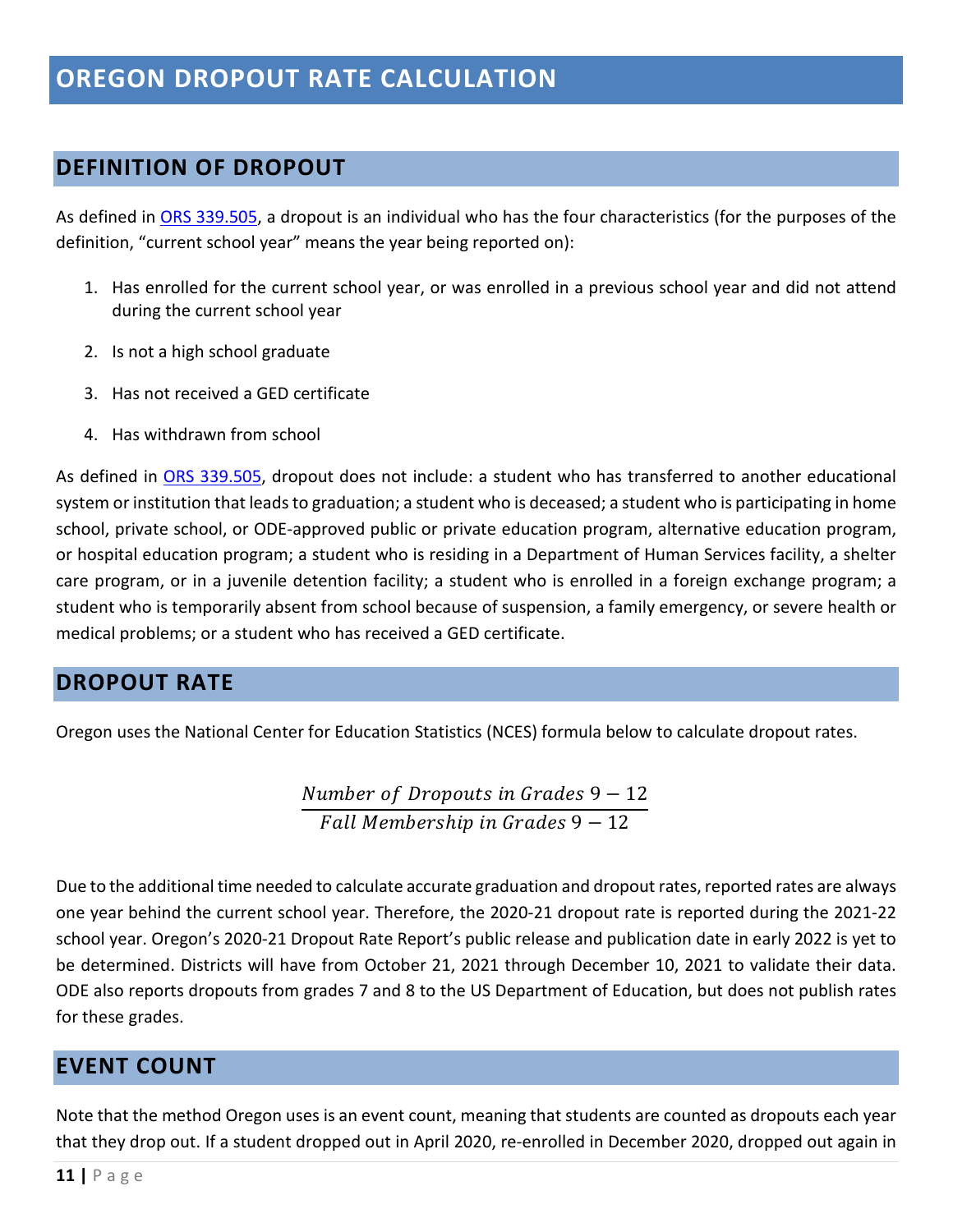March 2021, and did not re-enroll, they would have been counted as a dropout in both the 2019-20 and 2020- 21 rates. Students who drop out more than once during the same school year, however, are only counted once for that year's rate.

## <span id="page-11-0"></span>**NCES 1-YEAR GRADUATION RATE**

The NCES (National Center for Education Statistics) Graduation Rate is a legacy rate that is calculated only to meet federal reporting requirements. It is no longer the official graduation rate for Oregon. **Oregon's official graduation rate, and the graduation rate used for accountability is the** [cohort graduation rate.](http://www.oregon.gov/ode/reports-and-data/students/Pages/Cohort-Graduation-Rate.aspx)

The NCES graduation rate uses data from a single school year and calculates the rate as follows:

#### Number of graduates with a standard diploma

(Number of graduates with a standard diploma) + (Number of Dropouts in Grades  $9-12$ )

Graduates include students who graduated (ADM End Date Codes 4A or 4G) with a standard diploma (the Oregon Diploma, coded as a regular high school diploma, or the modified high school diploma) between September 1, 2020 and August 31, 2021. Dropouts include those students identified as dropouts for the 2020- 2021 school year.

Because this rate is a snapshot of students who exit high school in a single year, the count of graduates does not include students who met diploma requirements but continued to be enrolled (coded as 4F). Those students will be counted in the NCES graduation rate in the year that their diploma is AWARDED, in order to minimize double-counting.

<span id="page-11-1"></span>Please note that ODE's current practice is to calculate the 1-year graduation rate for the purpose of meeting federal reporting requirements and display it to districts via the Achievement Data Insight for validation, but not to publish it except upon request.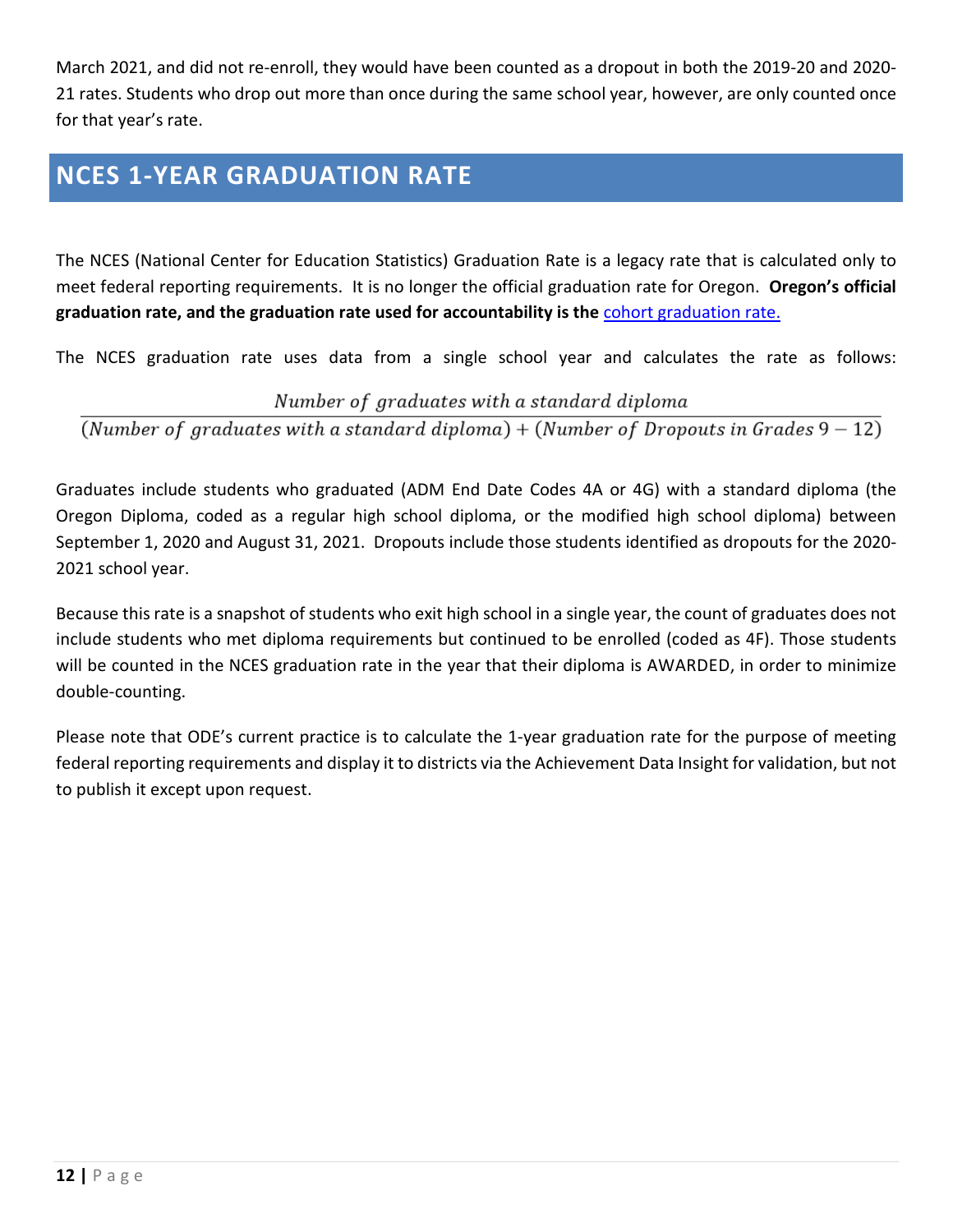#### <span id="page-12-0"></span>**CUMULATIVE ADM**

Dropouts for the 2020-21 rate may have been reported in the 2020-21 Annual Cumulative ADM Collection or the 2019-20 Annual Cumulative ADM Collection. Other outcomes for the 2020-21 rate may have been reported in those collections, the 2021-22 First Period Cumulative ADM Collection, or provided to ODE by GED Testing Services, in the case of GED outcomes.

#### <span id="page-12-1"></span>**FALL MEMBERSHIP**

The Fall Membership count is an unduplicated set of students who were enrolled on the first school day in October (October 1, 2021, for the 2021-22 school year). It is extracted from the First Period Cumulative ADM collection for that school year. The 2020-21 dropout rate uses 2020-21 Fall Membership counts as the denominator for almost all schools.

See [Student Enrollment Reports](http://www.oregon.gov/ode/reports-and-data/students/Pages/Student-Enrollment-Reports.aspx) for more information and to view the 2020-21 Fall Membership report. Please note that the published report available at this link is based on the district and school where the student was attending, while the NCES dropout rate calculation uses the district and school where the student was resident.

#### <span id="page-12-2"></span>**OTHER DATA SOURCES**

For student demographic group identification, data from the following collections are used:

- 1. Prior year (2019-20) COVID Spring Membership Extract (from the 2019-20 Annual Cumulative ADM Collection) and a similar membership extract from the current school year (2020-21) Third Period Cumulative ADM Collection.
- 2. The last three years of the Spring ESEA Title III: English Learner collections (formerly Title III: Limited English Proficient) between 2018-19 and 2020-21.
- 3. Current and prior year Special Education Child Count Collections (2019-20 and 2020-21)
- 4. Current and prior year Homeless Student collections (2019-20 and 2020-21)
- 5. Current and prior year data from the Oregon Student Migrant Information System (OMSIS)
- 6. All years of the CTE Student collections 2020-21 or earlier.
- 7. Additional data is provided by GED Testing Services regarding students who earned GEDs.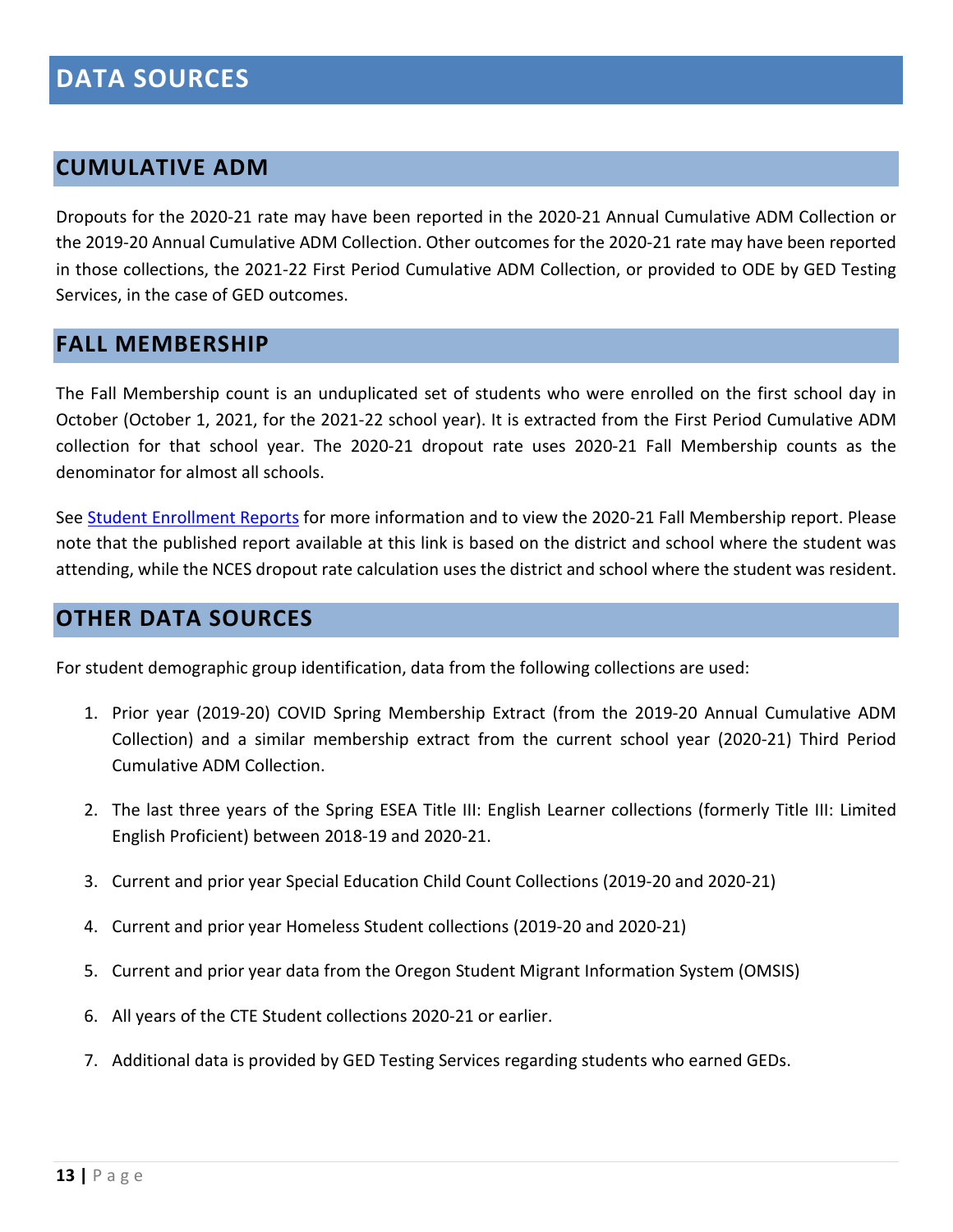## <span id="page-13-0"></span>**OUTCOMES IDENTIFIED AS DROPOUTS**

Students in grades 7 or higher in the Cumulative ADM collection are submitted by their schools or school districts with an ADM End Date Code indicating their outcome at the end of the reported period of enrollment. Students reported with an ADM End Date Code of 4A, 4F, or 4G (indicating that the student has met the requirements for a diploma) are reported with an ADM Diploma Type Code as well.

#### <span id="page-13-1"></span>**WHICH CODES ARE DROPOUTS?**

For ODE's 2020-21 NCES Dropout Rate, students in grade seven or higher are considered dropouts if their last event before September 1, 2021, was coded as one of the following end date codes shown below, and they did not re-enroll between September 1 and October 1, 2021.

- 1. 3F end date code Completed Prior School Year and Did not Re-enroll as Expected enrolled through the last school day of the 2019-20 school year (2019-20 Annual Cumulative ADM).
- 2. 3A, 3B, 3C, 3D, 3E, 4B, or 5E end date code in the 2020-21 school year (2020-21 Annual Cumulative ADM).

#### <span id="page-13-2"></span>**ADM END DATE CODES**

See [Cumulative ADM End date code guidance](https://district.ode.state.or.us/wma/training/docs/cumadmenddatecodes.pdf) for a complete list and examples [\(https://district.ode.state.or.us/wma/training/docs/cumadmenddatecodes.pdf\)](https://district.ode.state.or.us/wma/training/docs/cumadmenddatecodes.pdf).

| Code           | <b>Name</b>                                                                | <b>Description</b>                                                                                                                                         |
|----------------|----------------------------------------------------------------------------|------------------------------------------------------------------------------------------------------------------------------------------------------------|
| 3A             | Withdrew for Personal or<br><b>Academic Reasons</b>                        | Students withdrew for personal or academic reasons                                                                                                         |
| 3B             | Exceeded Age<br>Requirements                                               | Students exceeded age requirements, including any religious or<br>cultural age limits recognized by state law or policy                                    |
| 3 <sup>C</sup> | <b>Removed For Reasons</b><br><b>Other Than Health</b>                     | Students were removed from the education system for reasons other<br>than health, and they are not expected to return                                      |
| 3D             | Enrolled in Adult<br>Education                                             | Students enrolled in adult education, or some type of education<br>program that does not lead to a diploma or other credential<br>recognized by the state  |
| 3E             | Not Enrolled - Status<br>Unknown                                           | Students are not enrolled and their status is unknown (including<br>students dropped from the rolls for excessive truancy)                                 |
| 3F             | <b>Completed Prior School</b><br>Year and Did not re-enroll<br>as expected | Students who did not re-enroll by October 1 as expected after<br>completing the prior school year. Enrollment Code 3F is only allowed<br>after October 1st |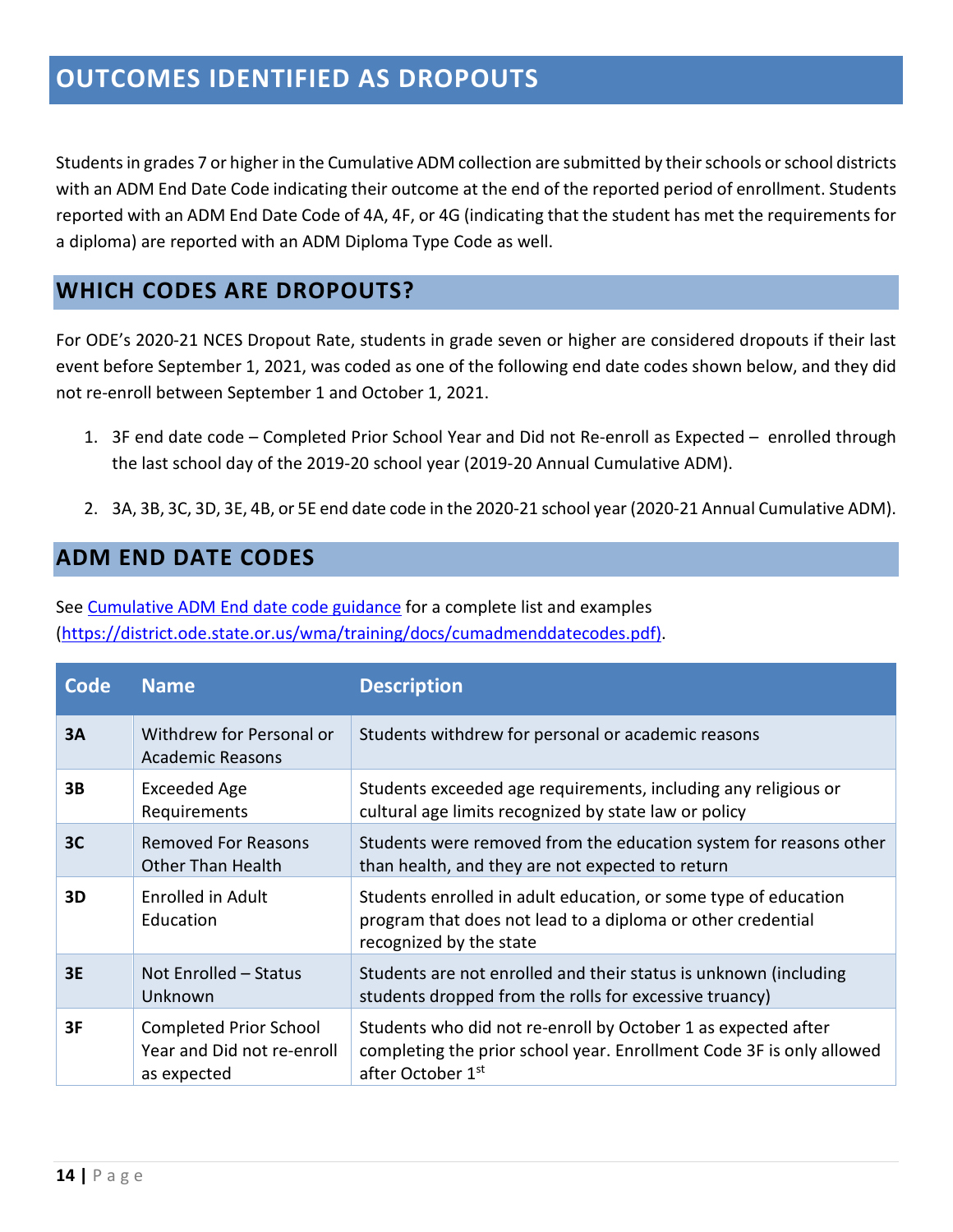| Code | <b>Name</b>                                                                                         | <b>Description</b>                                                                                                                                          |
|------|-----------------------------------------------------------------------------------------------------|-------------------------------------------------------------------------------------------------------------------------------------------------------------|
| 4B   | <b>Completed Diploma-Track</b><br>Program and Did Not<br>Meet Requirements for<br><b>HS Diploma</b> | Students completed an approved program of study for high school<br>completion, but did not meet all state or district requirements for a<br>diploma         |
| 5E   | Withdrawn and Under<br><b>Compulsory Attendance</b><br>Age                                          | Students are under the age for compulsory school attendance and<br>withdrawn from school (usually for reasons of immaturity), but are<br>eligible to return |

#### <span id="page-14-0"></span>**WHAT INSTITUTION IS ACCOUNTABLE FOR A DROPOUT?**

Students are counted as dropouts from the last grade and school in which they were actually enrolled (as submitted in the resident school data field in the Cumulative ADM collection). For example, if a student enrolls as a 10<sup>th</sup> grader from October 2020 to January 2021 with Orange School District, then transfers to Lemon School District and is enrolled there from January 2021 to March 2021, is demoted to 9<sup>th</sup> grade in January 2021, and then drops out, they will be reported as a  $9<sup>th</sup>$  grade dropout from Lemon School District.

#### <span id="page-14-1"></span>**EXAMPLES**

For more help see documenting transfers out on [page 31.](#page-31-0)

| A student who:                                                                                                                                                                                  |     | <b>Dropout?</b> Reporting Guidelines                                                                                                                                                                                                                                                                                                                                                                                                                                                      |
|-------------------------------------------------------------------------------------------------------------------------------------------------------------------------------------------------|-----|-------------------------------------------------------------------------------------------------------------------------------------------------------------------------------------------------------------------------------------------------------------------------------------------------------------------------------------------------------------------------------------------------------------------------------------------------------------------------------------------|
| Graduated or received<br>some other recognized<br>credential, such as a<br>certificate of attendance<br>or GED.                                                                                 | No. | Use ADM End Date Code 4A, 4C, 4D, 4E, 4F, or 4G as appropriate<br>for the credential earned and the student's intent to return.<br>Enter an ADM Diploma Type Code if the ADM End Date Code is<br>4A, 4F, or 4G. If the credential was earned and reported in a<br>previous school year, use ADM End Date Code 6B on the current<br>year records. If the credential was earned in Oregon but not<br>reported in a previous school year, please add it as an ADM<br>Program Type 14 record. |
| Completed a diploma-track<br>program, but did not meet<br>all graduation<br>requirements, including<br>essential skills, and left<br>without being awarded<br>any credential or<br>certificate. | Yes | Use ADM End Date Code 4B.                                                                                                                                                                                                                                                                                                                                                                                                                                                                 |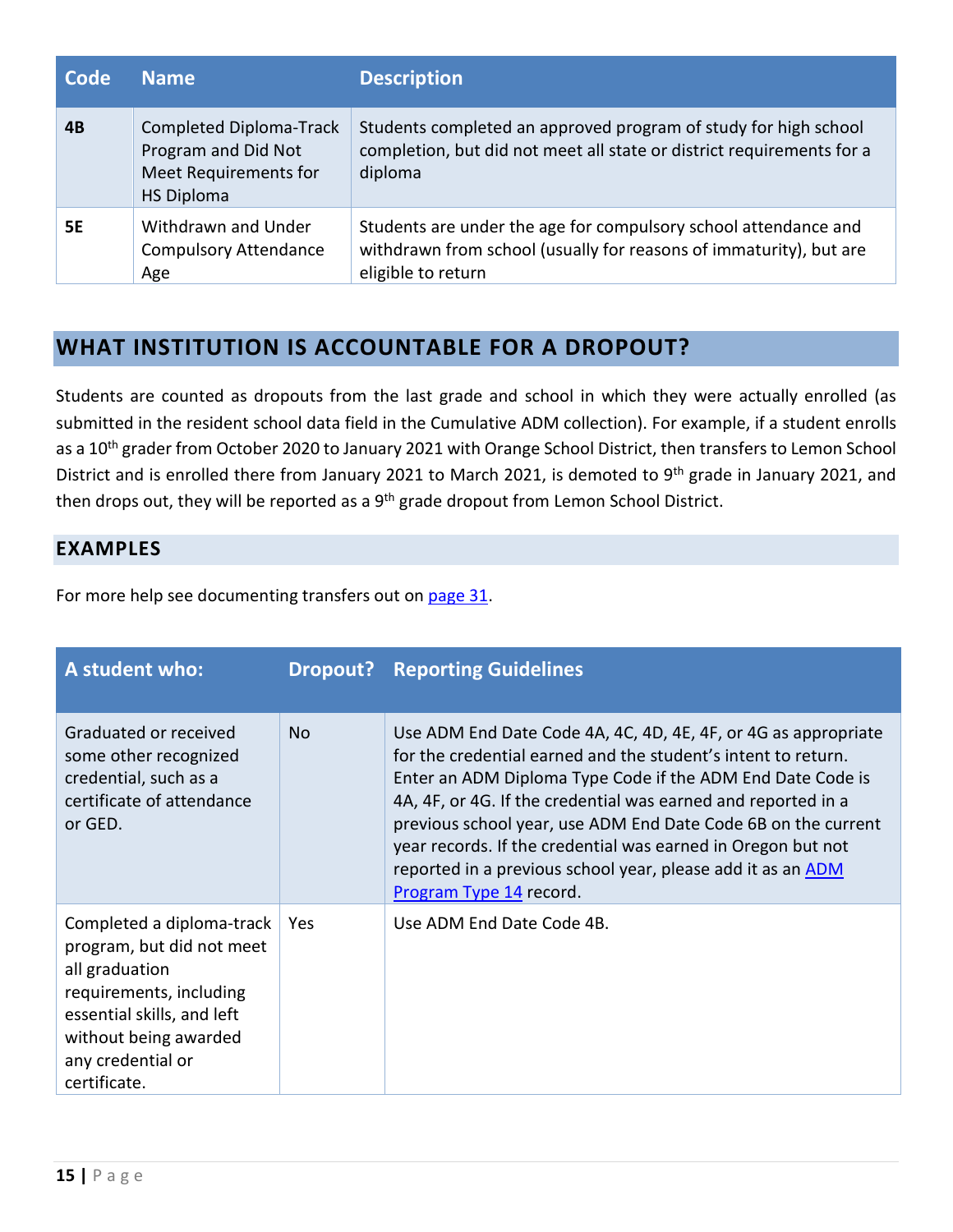| A student who:                                                                                                                                                                                                                                                                                     |            | <b>Dropout? Reporting Guidelines</b>                                                                                                                                                                                                                                                                |
|----------------------------------------------------------------------------------------------------------------------------------------------------------------------------------------------------------------------------------------------------------------------------------------------------|------------|-----------------------------------------------------------------------------------------------------------------------------------------------------------------------------------------------------------------------------------------------------------------------------------------------------|
| Only attended summer<br>school in this school<br>district.                                                                                                                                                                                                                                         | <b>No</b>  | Students enrolled in summer school should not be reported in<br>Cumulative ADM.                                                                                                                                                                                                                     |
| Left school without a<br>diploma or other<br>certification after passing<br>the age up to which the<br>district was required to<br>provide a free, public<br>education.                                                                                                                            | Yes        | Use ADM End Date Code 3B.                                                                                                                                                                                                                                                                           |
| Died or became<br>permanently<br>incapacitated.                                                                                                                                                                                                                                                    | No         | Use ADM End Date Code 6A.                                                                                                                                                                                                                                                                           |
| Is NOT in school but<br>known to be suspended or<br>expelled and their term of<br>suspension or expulsion is<br>NOT yet over.                                                                                                                                                                      | No         | Use ADM End Date Code 5A.                                                                                                                                                                                                                                                                           |
| Is NOT in school but<br>known to be expelled with<br>NO option to return                                                                                                                                                                                                                           | Yes        | Use ADM End Date Code 3C.                                                                                                                                                                                                                                                                           |
| Is gone; status is unknown.                                                                                                                                                                                                                                                                        | Yes        | Use ADM End Date Code 3E.                                                                                                                                                                                                                                                                           |
| Informs the school that<br>they are dropping out due<br>to personal reasons.                                                                                                                                                                                                                       | Yes        | Use ADM End Date Code 3A. Note: Using this code will require<br>you to enter a Withdrawal Factor code.                                                                                                                                                                                              |
| Was attending a few<br>classes in order to<br>supplement private or<br>homeschooled instruction<br>(shared time). Has stopped<br>attending classes as a<br>result of completing the<br>private or homeschooled<br>instruction that comprised<br>a majority of the student's<br>instructional time. | No         | Use ADM End Date Code 2B if the student is a registered<br>homeschool student or transferred back to their private school.<br>Do not report the student as a graduate unless your district has<br>awarded them a credential. Do not report credentials awarded<br>by private schools or by parents. |
| Moved to another district<br>in this or some other state,<br>not known to be enrolled<br>in school.                                                                                                                                                                                                | <b>Yes</b> | Use ADM End Date Code 3E unless the district has evidence of<br>the student's enrollment in school in another state.                                                                                                                                                                                |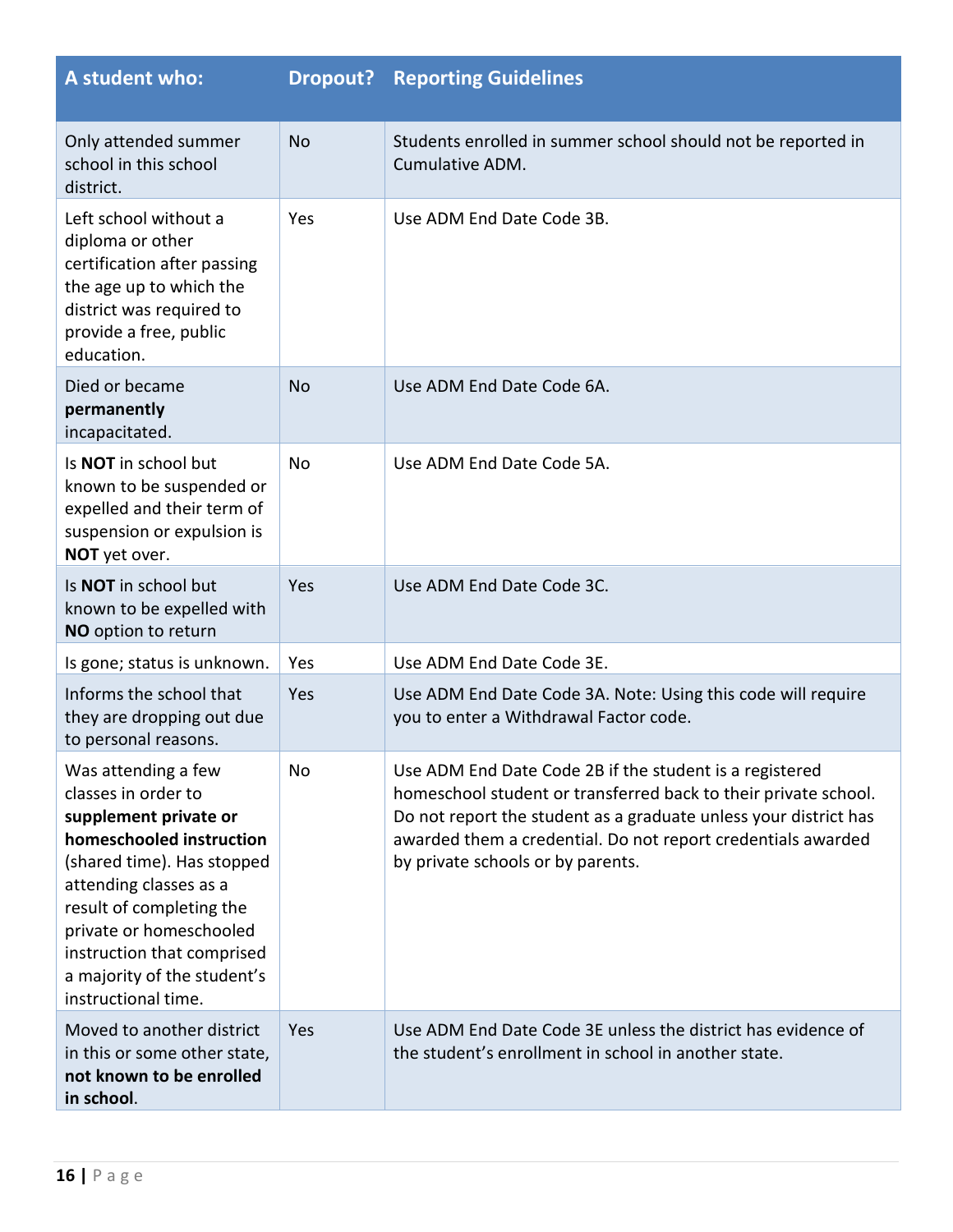| A student who:                                                                                                                                                                                                                                                                                          | Dropout?  | <b>Reporting Guidelines</b>                                                                                                                                                                                                                                                                                                                         |
|---------------------------------------------------------------------------------------------------------------------------------------------------------------------------------------------------------------------------------------------------------------------------------------------------------|-----------|-----------------------------------------------------------------------------------------------------------------------------------------------------------------------------------------------------------------------------------------------------------------------------------------------------------------------------------------------------|
| Moved out of the United<br><b>States OR Moved to</b><br>another state, known to<br>be enrolled in school.                                                                                                                                                                                               | No        | Use ADM End Date Code 2C. If the student moved to another<br>state, the district must have documentation that the student has<br>enrolled in another diploma-granting program in their new<br>resident state. If the student left the country, the district must<br>confirm that in writing, but does not need evidence of enrollment<br>in school. |
| Transferred, enrolled in<br>another Oregon public<br>school.                                                                                                                                                                                                                                            | <b>No</b> | If the district has documentation that the student has transferred<br>to another Oregon school district, use ADM End Date Code 2A.                                                                                                                                                                                                                  |
| Transferred, enrolled in a<br>private school or<br>homeschooling.                                                                                                                                                                                                                                       | No        | If the district has documentation either that the student has<br>transferred to a private school or has registered for<br>homeschooling, use ADM End Date Code 2B.                                                                                                                                                                                  |
| Transferred to a Job Corps<br>program that does not<br>offer a high school<br>diploma.                                                                                                                                                                                                                  | Yes       | Use ADM End Date Code 3D.                                                                                                                                                                                                                                                                                                                           |
| Transferred to a Job Corps<br>program that offers a high<br>school diploma.                                                                                                                                                                                                                             | No        | Use ADM End Date Code 2B if you have written documentation in<br>hand.                                                                                                                                                                                                                                                                              |
| Transferred, enrolled in<br>early college<br>(baccalaureate or<br>associate's program).                                                                                                                                                                                                                 | <b>No</b> | Use ADM End Date Code 5D.                                                                                                                                                                                                                                                                                                                           |
| Is NOT in school but<br>known to be suffering<br>long-term illness and NOT<br>receiving education<br>services (residential drug<br>treatment, severe physical<br>or mental illness).                                                                                                                    | No        | Use ADM End Date Code 5B.                                                                                                                                                                                                                                                                                                                           |
| Is in a nontraditional<br>education setting, such as<br>hospital/homebound<br>instruction, residential<br>special education facility,<br>correctional institution,<br>community or technical<br>college where the program<br>is classified as adult<br>education that is not<br>approved, administered, | Yes       | Use ADM End Date Code 3D. Note: this code is for students who<br>are not receiving K-12 instruction. Students enrolled in LTCTs,<br>JDEPs, or Hospital Education programs should be coded 2D.                                                                                                                                                       |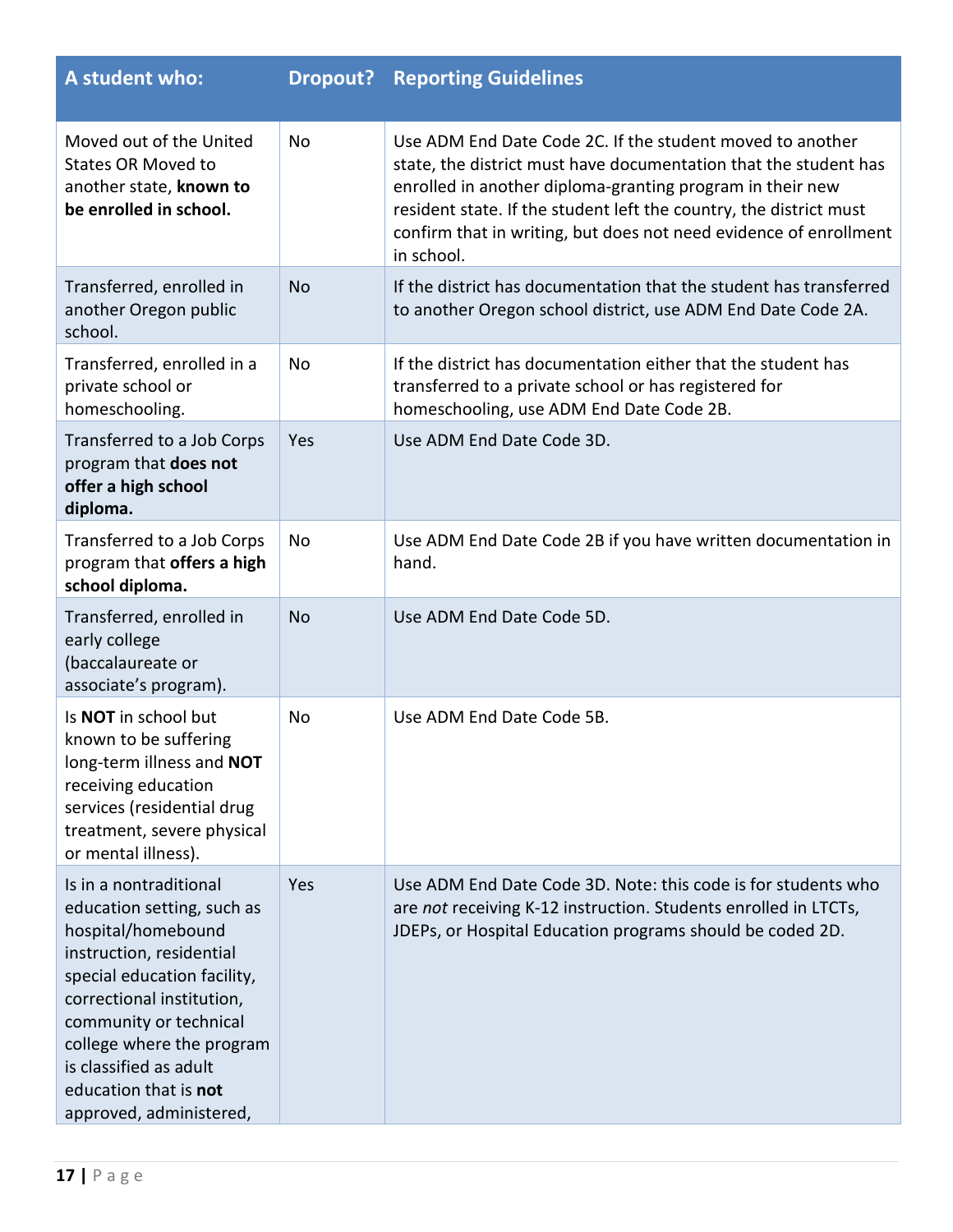| A student who:                              | <b>Dropout?</b> Reporting Guidelines |
|---------------------------------------------|--------------------------------------|
| or tracked by a regular<br>school district. |                                      |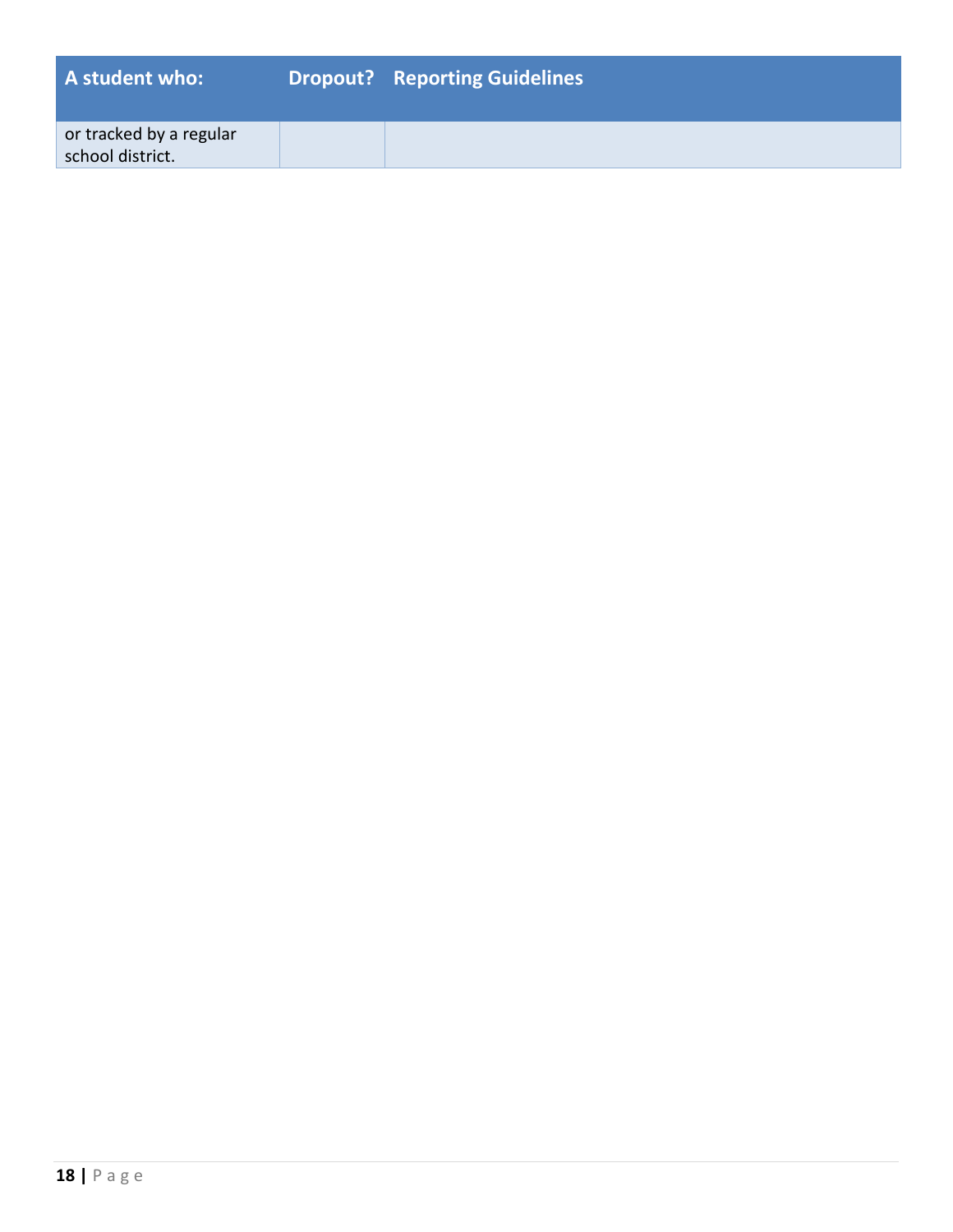## <span id="page-18-0"></span>**STUDENT GROUP DETERMINATION FOR THE DROPOUT RATE**

#### <span id="page-18-1"></span>**GENDER**

Gender from the outcome record, which in most cases, will be from the 2020-21 [Annual Cumulative ADM](https://district.ode.state.or.us/search/page/?id=156) data collection.

#### <span id="page-18-2"></span>**RACE/ETHNICITY**

Ethnicity from the outcome record, which in most cases, will be from the 2020-21 [Annual Cumulative ADM](https://district.ode.state.or.us/search/page/?id=156) data collection.

#### <span id="page-18-3"></span>**ECONOMICALLY DISADVANTAGED**

Student was reported as Economically Disadvantaged in the 2019-20 Spring Membership extract which comes from the Annual [Cumulative ADM](https://district.ode.state.or.us/search/page/?id=156) collection, or reported as Economically Disadvantaged in the membership extract taken from the 2020-21 Third Period [Cumulative ADM](https://district.ode.state.or.us/search/page/?id=156) collection.

#### <span id="page-18-4"></span>**ENGLISH LEARNERS**

Student was reported in the spring [ESEA Title III: English Learner](https://district.ode.state.or.us/apps/info/DataCllctnDetail.aspx?id=126) collection as an active English Learner (codes other than 2J, 3H, 5F, 5M, SE or EI) anytime between the current year and two years prior (2018-19, 2019-20, 2020-21).

#### <span id="page-18-5"></span>**FORMER ENGLISH LEARNER**

Student was reported in the [ESEA Title III: English Learner](https://district.ode.state.or.us/apps/info/DataCllctnDetail.aspx?id=126) collection anytime between the 2018-19 collection and the 2020-21 collection and exited before the 2018-19 school year.

#### <span id="page-18-6"></span>**NEVER ENGLISH LEARNERS**

Student was not reported in the [ESEA Title III: English Learner](https://district.ode.state.or.us/apps/info/DataCllctnDetail.aspx?id=126) collection for 2018-19 to 2020-21.

#### <span id="page-18-7"></span>**STUDENTS WITH DISABILITIES**

Student was reported in the [Special Education Child Census](https://district.ode.state.or.us/apps/info/DataCllctnDetail.aspx?id=227) or [June Exit](https://district.ode.state.or.us/apps/info/DataCllctnDetail.aspx?id=180) in the current or prior year (2019-20, 2020-21).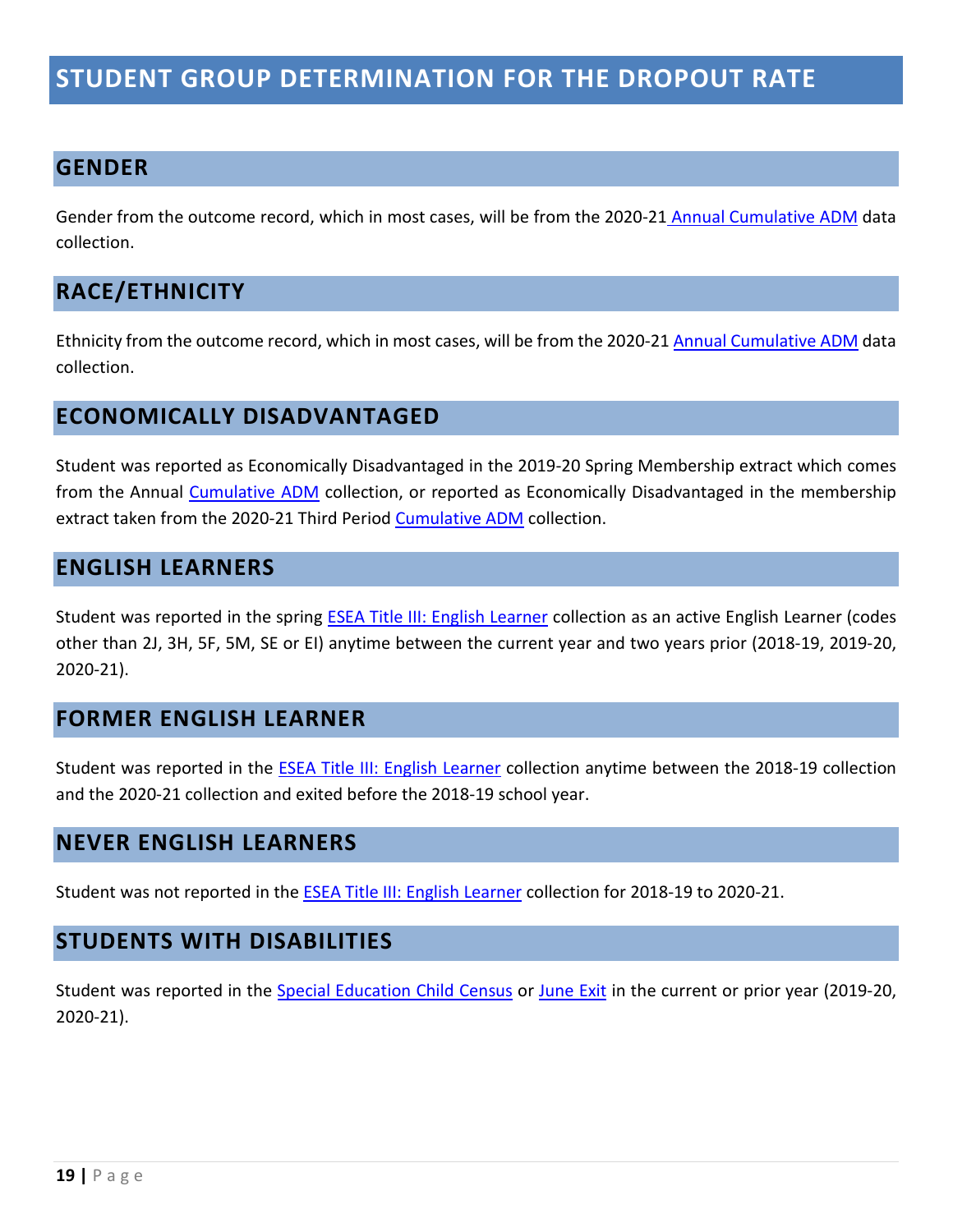#### <span id="page-19-0"></span>**TALENTED AND GIFTED**

Student was reported as TAG in the 2019-20 Spring Membership extract which comes from the Annual [Cumulative ADM](https://district.ode.state.or.us/search/page/?id=156) collection, or reported as TAG in the Spring Membership extract taken from the 2020-21 Third Period [Cumulative ADM](https://district.ode.state.or.us/search/page/?id=156) collection.

#### <span id="page-19-1"></span>**MIGRANT STUDENTS**

Student was listed as migrant in [OMSIS](https://district.ode.state.or.us/search/page/?id=212) during the current or prior school year (2019-20, 2020-21).

#### <span id="page-19-2"></span>**HOMELESS STUDENTS**

Student was reported in the [ESEA McKinney-Vento: Homeless](https://district.ode.state.or.us/apps/info/DataCllctnDetail.aspx?id=275) student collection during the current or prior school year (2019-20, 2020-21).

#### <span id="page-19-3"></span>**CTE PARTICIPANTS**

Student was reported in the [CTE collections](http://www.oregon.gov/ode/learning-options/CTE/data/Pages/default.aspx) in any year from 2008-09 to 2020-21 as having earned at least 0.5 creditsin any technical skill course as part of an Oregon state-approved career and technical education program

#### <span id="page-19-4"></span>**CTE CONCENTRATORS**

Note: In 2020-21 the credit requirement for CTE concentrator was raised to 2.0 credits. Students who earned concentrator status prior to 2020-21 will retain their concentrator status in these calculations.

Student was reported in the [CTE collections](http://www.oregon.gov/ode/learning-options/CTE/data/Pages/default.aspx) in any year from 2008-09 to 2019-20 as having earned at least 1.0 credits in any technical skill course as part of an Oregon state-approved career and technical education program, with at least 0.5 of these credits designated as a required course (as designated by the school) OR student was reported in the 2020-21 CTE collection as earning at least 2.0 credits in a single CTE Program of Study, with at least one of those credits earned through a course or courses identified as intermediate or advanced.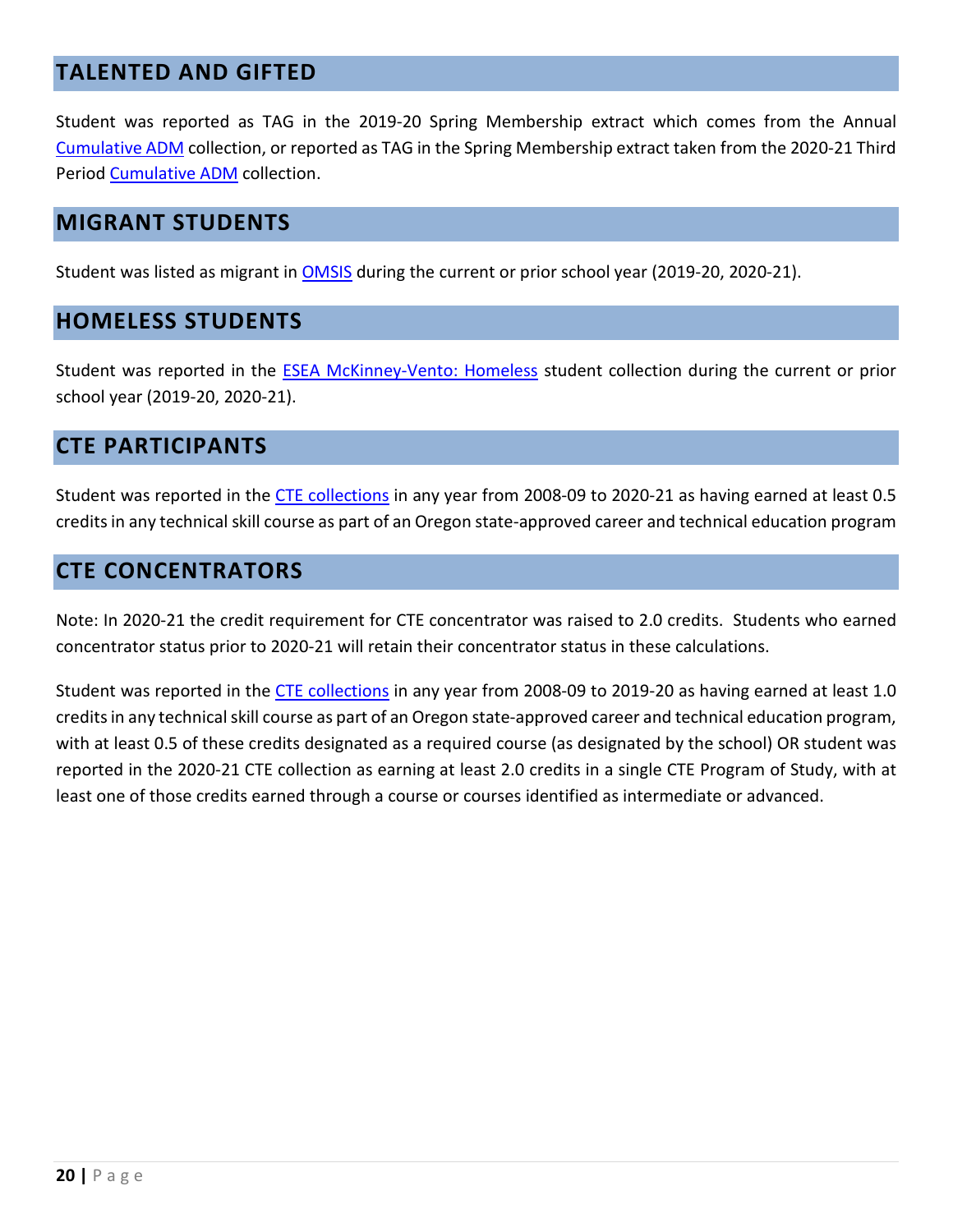## <span id="page-20-0"></span>**GUIDANCE FOR ASSIGNING ADM END DATE CODES**

The ADM End Date Codes are grouped into categories:

**Category 1** – Indicates students who are expected to continue to be enrolled in the district.

**Category 2** – Indicates evidence has been received the student transferred out of the district, exited to home school/private school, or has left the country.

**Category 3** – Indicates students who have not received a diploma or certificate and are no longer receiving K-12 educational services (e.g., drop-outs, exceeded age requirements, permanent expulsion).

**Category 4** – Indicates students who have completed an approved program or meet certain criteria (includes diplomas, GED's, and certificates).

**Category 5** – Indicates students who are no longer enrolled in the district for various reasons but are expected to return.

**Category 6** – Indicates students who are deceased or have returned after receiving a completion credential, and exited again.

For additional guidance on using these codes, including examples of students that fall into each category, see the [Cumulative ADM Manual](https://district.ode.state.or.us/wma/training/docs/cumadmmanual2122.pdf) section on "Cumulative ADM End Date Codes."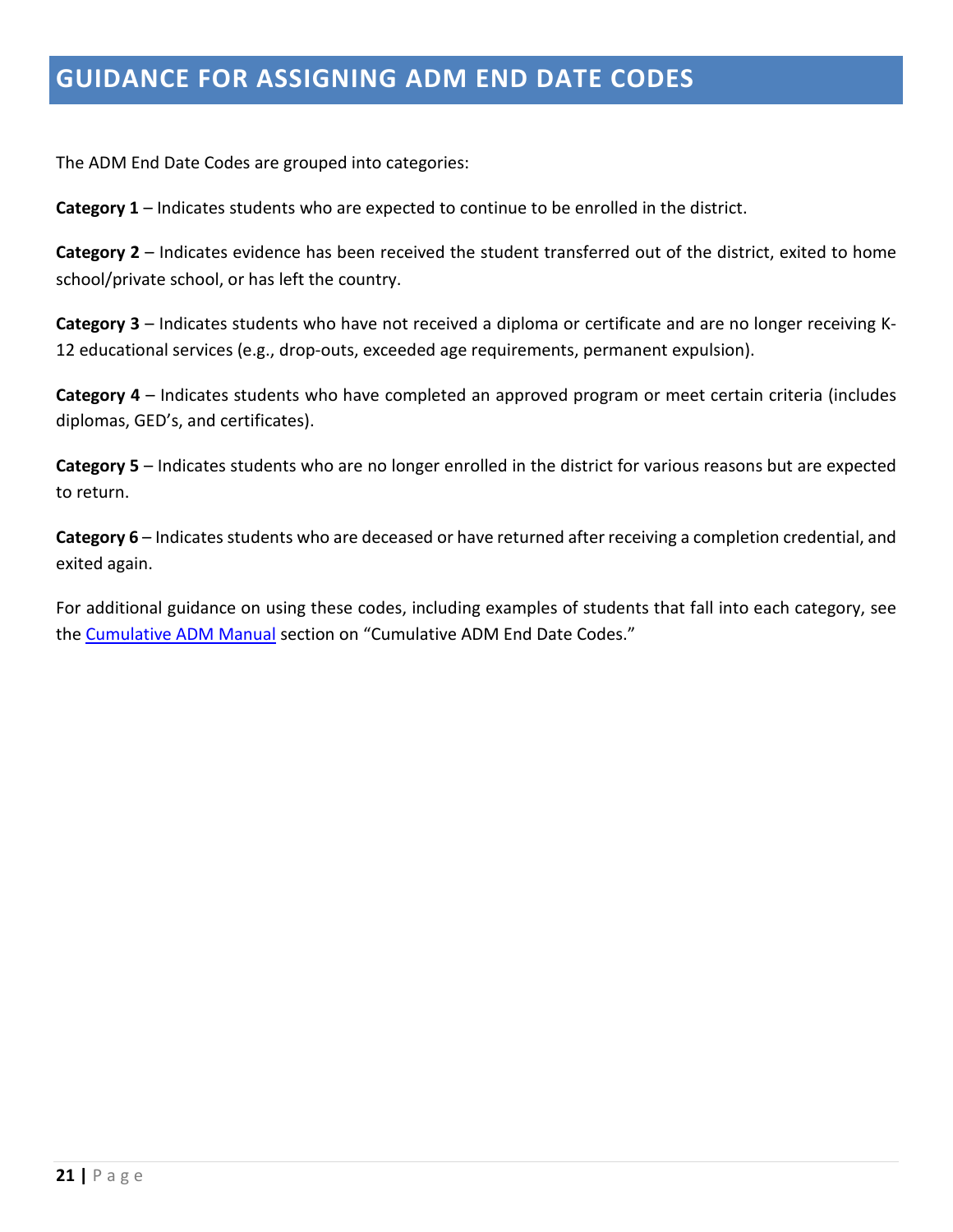## <span id="page-21-0"></span>**CUMULATIVE ADM EXIT ADJUSTMENT WINDOW**

The Exit Adjustment Window is an opportunity in the fall for districts to correct or update completion data submitted in the 2020-21 Annual Cumulative ADM collection. This year, it will run from October 7, 2021 to December 3, 2021.

During the exit adjustment window, districts may not submit new records to the 2020-21 Annual Cumulative ADM collection. Districts may edit only the following fields on existing records:

- ADM End Date
- ADM End Date Code & ADM Diploma Type Code
- ADM Withdrawal Factor Code
- Reading Assessment of Essential Skill Code & Date
- Math Assessment of Essential Skill Code & Date
- Writing Assessment of Essential Skill Code & Date
- Speaking Assessment of Essential Skill Code & Date

Edits may be made either by finding and editing a record in record maintenance, or by uploading a file.

**Special Note for 2021-22:** The Cumulative ADM file format changed in 2021-22 and includes an explicit decimal in several fields (Days Present, Days Absent, Instructional Hours, Full Time Equivalency, Calculated ADM Amount), if you plan to upload changes to the 2020-21 Annual ADM collection or Exit Adjustment, we recommend that you order a fresh production download of the collection and use it if you plan to upload changes.

Uploaded records that match an existing 2020-21 Annual Cumulative ADM record on all of the key fields (SSID, Attending School, ADM Enrollment Date, and ADM Program Type code) will update the fields listed above on the record they match. Any changes to fields not listed above will be discarded. Uploaded records that do not match an existing record on all four key fields will be rejected. Be sure to request and check a new production download after you make changes, to ensure your changes were included the way you intended, and to carefully review the NCES Dropout and Graduation Rate and Cohort Graduation rate validations after their next refresh.

Please note that while Essential Skills data may be edited during this time, Essential Skills were suspended as graduation requirements for the 2019-20 and 2020-21 school years.

Record edits must conform to the ADM collection submission guidelines. See the [Cumulative ADM Manual,](https://district.ode.state.or.us/wma/training/docs/cumadmmanual2122.pdf) available on the [ADM resources page](https://district.ode.state.or.us/search/page/?id=156) for more information and general submission help.

If you need to make edits to other fields, or to add or delete records, contact you[r Regional ESD Partners](#page-7-1) or the Cumulative ADM Data Owner (see [page](#page-7-0) 8).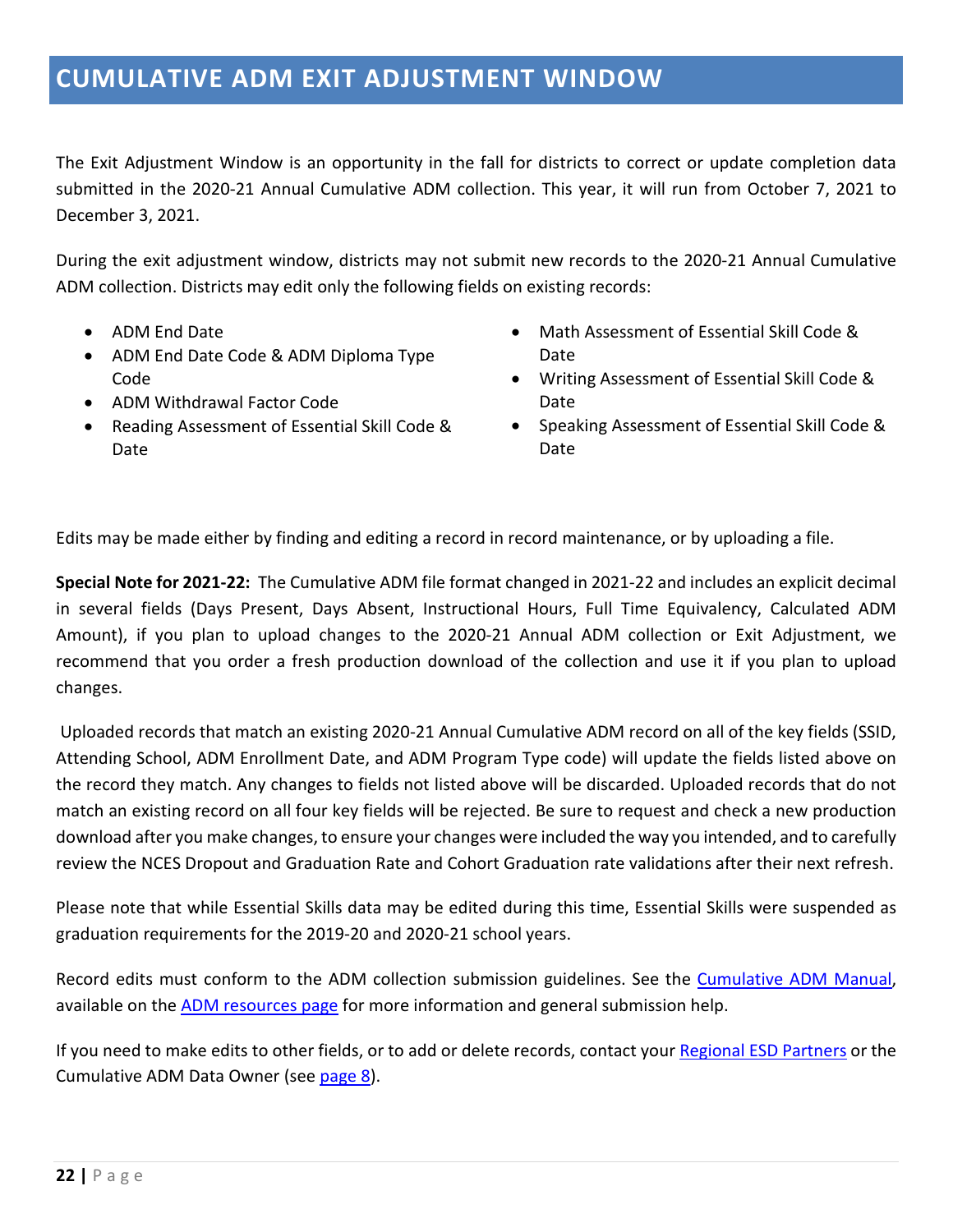## <span id="page-22-0"></span>**EXIT ADJUSTMENT CHECKLIST**

 $\Box$  Check students whose Calculated ADM End Date Code is 3E or 3F, but whose ADM End Date Code is 1A, 1B, 1C, or 1D, to make sure you did not forget to report them in First Period Cumulative ADM 2021-22. Do this first, because First Period Cumulative ADM will close a few weeks after Exit Adjustment opens. If the students were expected to return, but did not, update their ADM end date code to reflect that they did not return.

 $\Box$  Make sure any students you code with a 3F end date code in the 2020-21 Annual Cumulative ADM collection really did finish the school year. If they did not, change the code to reflect that they left before the school year ended (e.g. 3E).

 $\Box$  Make sure all diplomas (including summer diplomas) and other credentials are reported.

 $\Box$  Make sure all the students who transferred out or were deceased are reported as such.

 $\perp$  Check all records where the Calculated ADM End Date Code differs from the reported end date code. If you agree that the calculated end date code is the correct end date code for the student, or determine that another end date code should be used instead because you have the required written documentation, edit the student's record to reflect that.

 $\perp$  Double check all students reported with a dropout code to make sure that no other outcome was documented for them.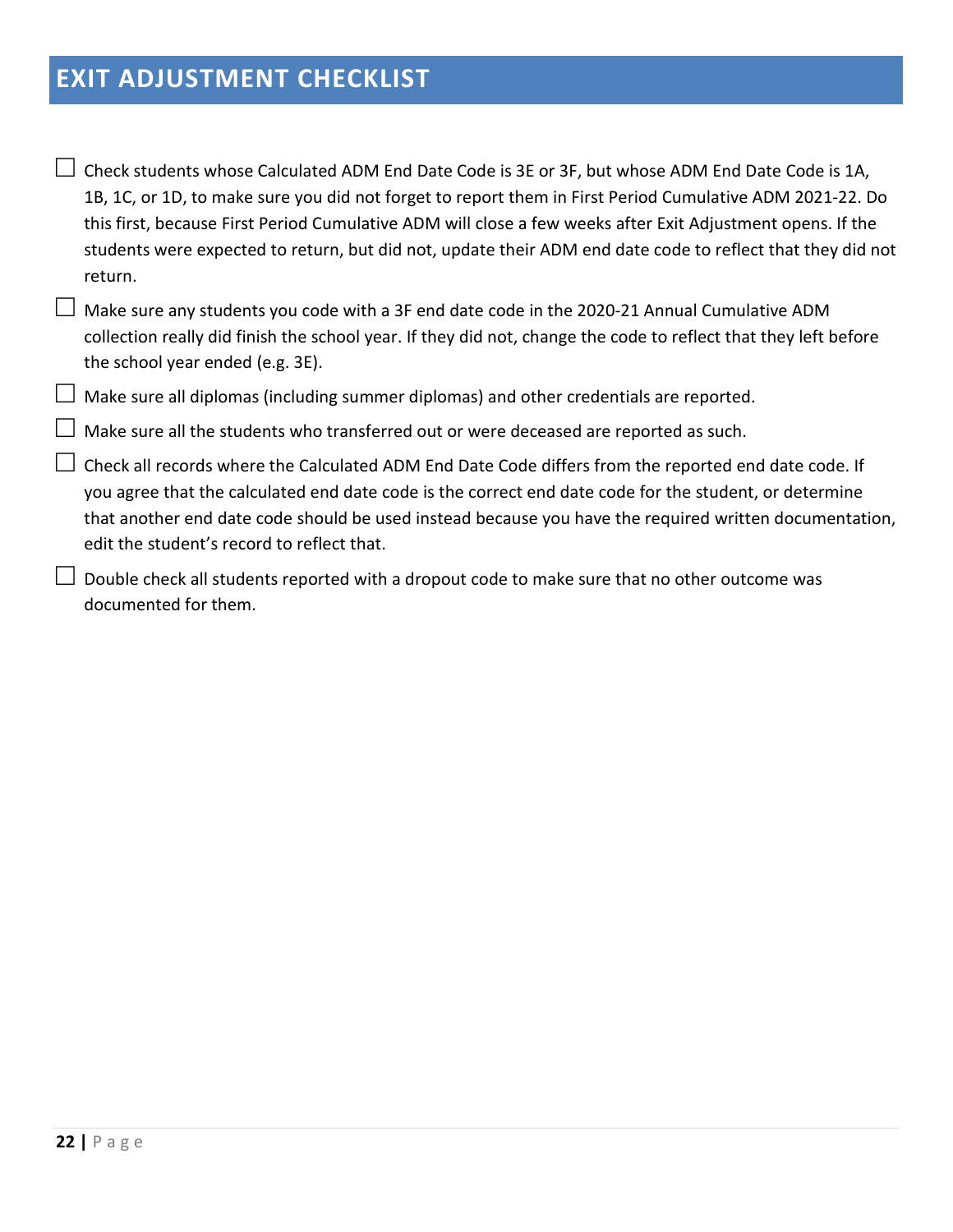## <span id="page-23-0"></span>**CALCULATED ADM END DATE CODES**

During Exit Adjustment, certain 2020-21 Annual Cumulative ADM records are updated to reflect a Calculated ADM End Date code in a field at the end of the file (column CD in a production download in Excel). **This field is provided by ODE to help districts correct their data, and is not used in any of our accountability reports.** If the calculated ADM End Date code's suggestion is accurate, and the ADM End Date code originally submitted is inaccurate**, you must correct the ADM End Date code.** Each student will have at most one record with a calculated end date code. **Only update ADM End Date codes when you have the required written documentation in hand.**

Please note that calculated ADM End Date Codes are provided in order to help you correct your ADM data during the Exit Adjustment window and to provide additional information about the records ODE has for a student. When you see a calculated end date code that differs from the end date you have reported, you should review your records for the student and adjust the ADM record as necessary. Do not simply copy calculated end date codes into the end date code field without reviewing the student's circumstances.

#### <span id="page-23-1"></span>**WHICH RECORDS GET A CALCULATED ADM END DATE CODE?**

Records must:

- 1. Be grade 7 or higher
- 2. Have ADM Program Type Code 1, 4-12,14, or 16
- 3. Have an ADM Enrollment date during the 2020-21 school year (7/1/20 or later)
- 4. Be the record with the latest ADM End Date for the SSID (excluding records submitted by JDEP institutions). If more than one record meeting the criteria above with the same ADM End Date exists, the record with the latest ADM Enrollment Date is chosen.

#### <span id="page-23-2"></span>**HOW ARE THESE CODES CALCULATED?**

The ADM End Date and ADM End Date Code of the record from the 2020-21 Annual Cumulative ADM collection are compared to the ADM End Date Code of the earliest record for the same SSID in 2021-22 First Period Cumulative ADM, if any. Calculated End Date codes refresh nightly throughout the Exit Adjustment and Graduation & Dropout validation windows. Many situations can result in identical calculated ADM End Date Codes. See the table on [page 25](#page-25-0) for usual scenarios.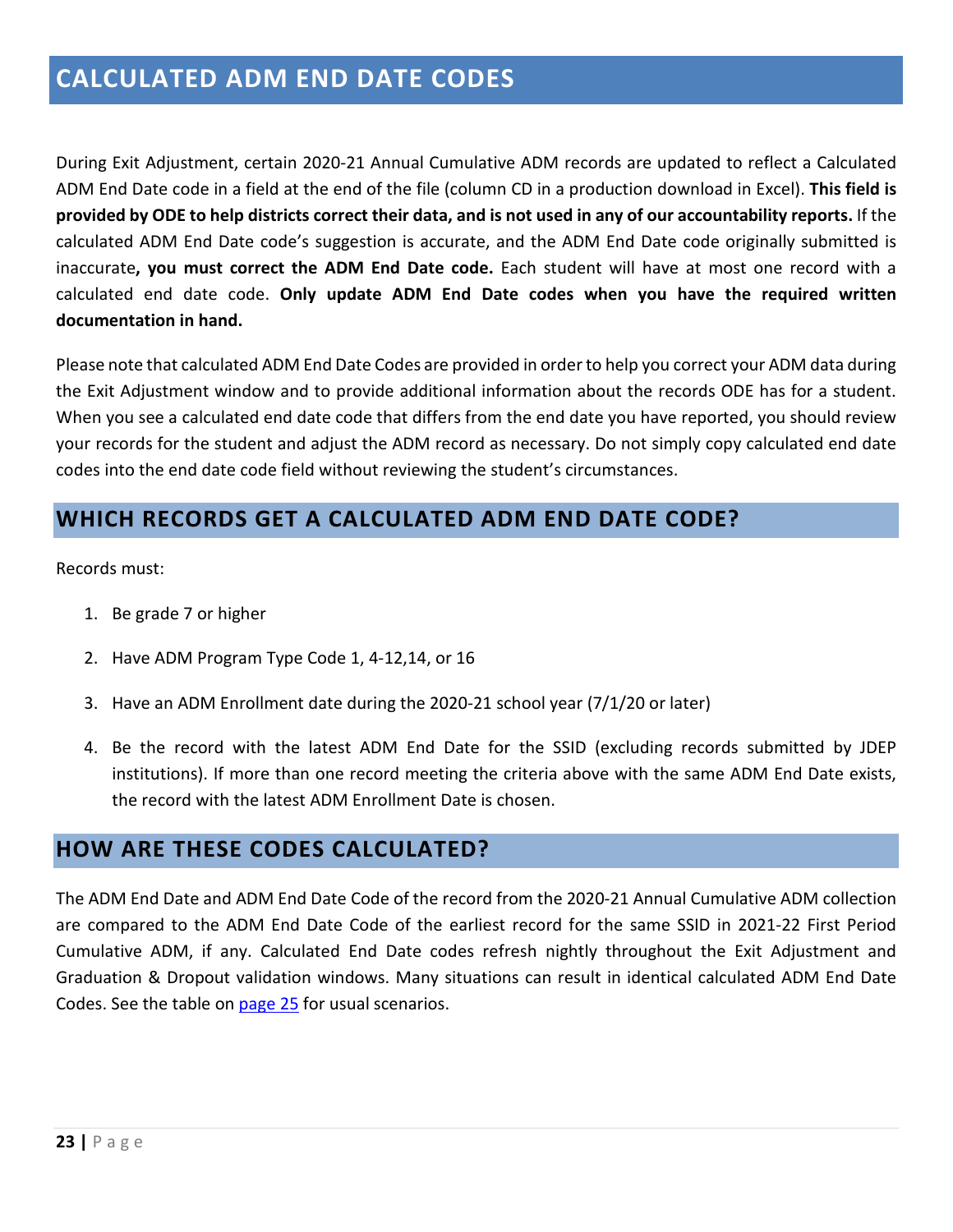## <span id="page-24-0"></span>**WHAT SHOULD YOU DO IF THE CALCULATED END DATE CODE DOESN'T MATCH WHAT YOU HAVE REPORTED?**

If the calculated end date code indicates that the student returned (1A, 1B, 1C, 1D), you should confirm that the First Period enrollment record (including the school, district, program type, and tuition type on that record) is correct. **Do not change the Annual ADM End Date Code unless it is incorrect.** If the student dropped out or transferred, but later re-enrolled, the earlier dropout or transfer code is still accurate.

If the calculated end date code indicates a transfer (2A, 2B, 2C, 2D, 2?), you should check your records to confirm that you have documentation of the transfer. If you do, you may report it by changing the Annual ADM End Date code or adding a program type 14 record with the date of the transfer event. **If you do not have documentation, do not report a transfer.**Districts should always submit the correct end date code based on the documentation they have. If an error is found in the reporting that does not affect the district's outcome, it may still affect the State's outcome and should be corrected. For example, if a student is reported with a 2A ADM end date code (transferred to another Oregon district) but the student actually left the country, this change will not affect the district's total graduation rate, but it will affect the State's total graduation rate. Districts should make appropriate efforts to correct these errors.

If the calculated end date code indicates a midyear dropout (3A, 3B, 3C, 3D, 3E) or end-of-year dropout (4B, 3F), you should check your First Period ADM submission and make sure that the student has been reported if they re-enrolled. If the student has not re-enrolled, check to see if you have documentation of a transfer or credential, and report it if you do. **If the student has not re-enrolled, and you do not have documentation of another event, you must change the Annual ADM record to report the student as a dropout.** Note that students who were previously suspended or expelled, but are now eligible to return to school and have not, should be reported as dropouts.

If the calculated end date code indicates a credential (4A, 4F, 4G), review the [Post Graduate Scholars](https://district.ode.state.or.us/wma/training/docs/post-graduate-scholar-policy-guidance-and-faq.pdf) guidance to ensure that you have claimed the student correctly. Check your First Period ADM submission to ensure that the student appears with the correct program type, if they re-enrolled and were eligible for continued state school funding.

If the calculated end date code indicates an award of a GED (4E) and you have documentation of this, then you may report this as a program type 14 record. If you do not have documentation, do not edit this information.

If the calculated end date code indicates the student is not receiving services due to a long-term medical condition (5B), you should confirm the student's status. Do not use 6A to report temporary disability, or to report disabilities that do not preclude a student from receiving instruction.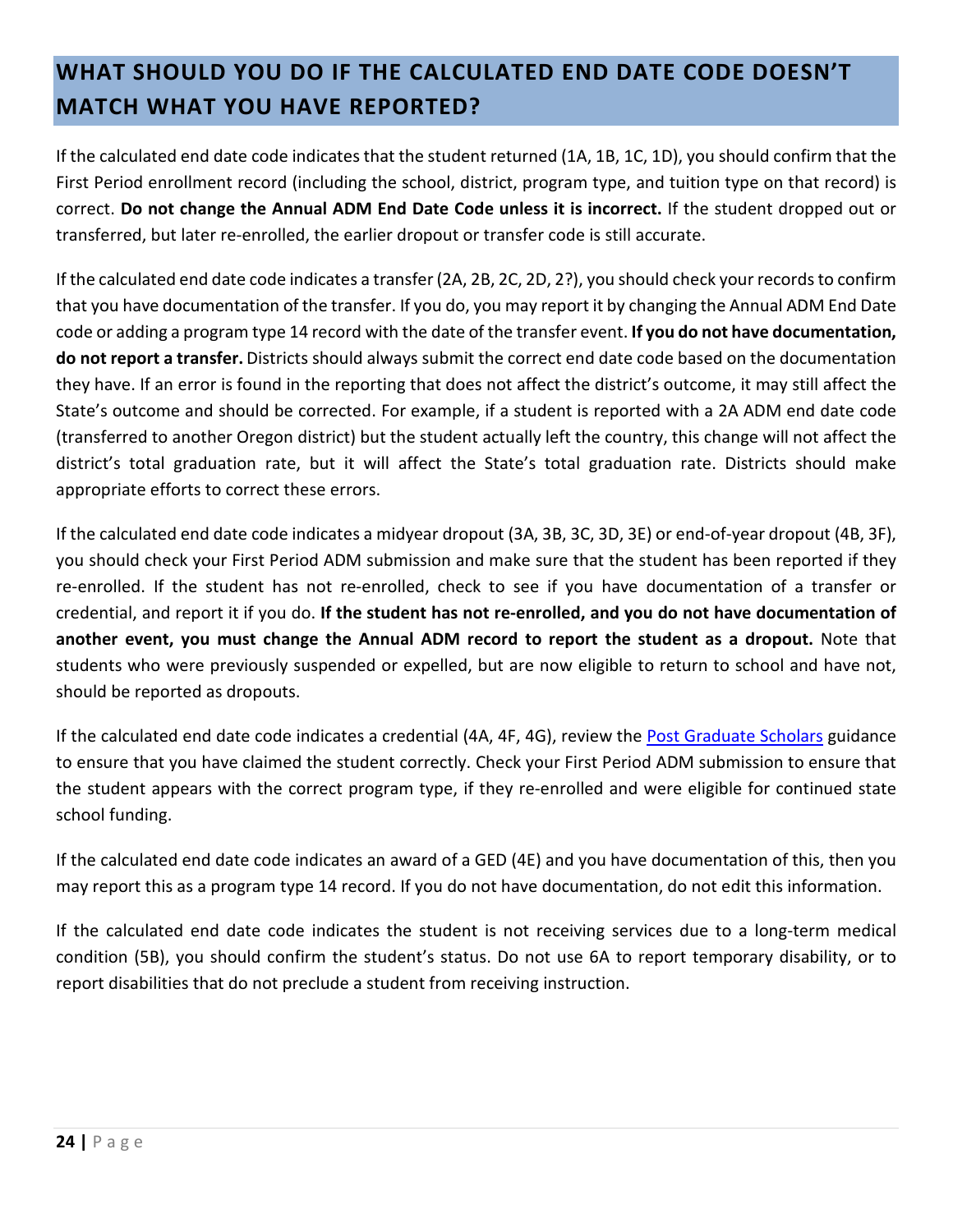#### <span id="page-25-0"></span>**EXAMPLE SCENARIOS LEADING TO CALCULATED ADM END DATE CODES**

| <b>Calc. End Date</b><br>Code(s) | <b>Indicates the Following Scenarios</b>                                                                                                                                                                                                                                                                                                                                                                                                                                |
|----------------------------------|-------------------------------------------------------------------------------------------------------------------------------------------------------------------------------------------------------------------------------------------------------------------------------------------------------------------------------------------------------------------------------------------------------------------------------------------------------------------------|
| 1A                               | The student was reported in First Period ADM in the same district and school as reported in<br>this record.                                                                                                                                                                                                                                                                                                                                                             |
| 1B, 1D                           | The student was reported in First Period ADM in the same district as reported in this record,<br><b>BUT</b> in a different school or at the district level.                                                                                                                                                                                                                                                                                                             |
| 1B, 1D                           | The student was reported as re-enrolling after earning a diploma, <b>BUT</b> it has been more than<br>four years since the student was first enrolled in high school AND the program type code in<br>First Period is not 16 (Post Graduate Scholars).                                                                                                                                                                                                                   |
| 2A                               | The student was reported in First Period ADM in a different school district than reported in<br>this record. Generally, the resident district reported in this record is the accountable district.                                                                                                                                                                                                                                                                      |
| 2B, 2C                           | The student was coded as 2B or 2C in Annual ADM AND was not enrolled in First Period<br>ADM.                                                                                                                                                                                                                                                                                                                                                                            |
| 2B, 2C                           | The student was coded as 2B, 2C, or 5E in Annual ADM, AND coded as 2B or 2C in First Period<br>ADM.                                                                                                                                                                                                                                                                                                                                                                     |
| 2D                               | The student was reported in First Period ADM as attending a Juvenile Detention Education<br>Program (JDEP).                                                                                                                                                                                                                                                                                                                                                             |
| 2?                               | The student was reported in First Period ADM, in a different school district than the Annual<br>record this code is attached to, and the first period attending district was neither JDEP nor an<br>accountable district If you see this code, you must determine which type of transfer code is<br>most appropriate for this student (2A or 2D) and adjust the Annual ADM record according<br>to the guidance below ( $page\ 26$ ). Written documentation is required. |
| <b>3A, 3D</b>                    | The student was coded as 3A or 3D in Annual ADM AND was not enrolled in First Period<br>ADM.                                                                                                                                                                                                                                                                                                                                                                            |
| <b>3B</b>                        | The student was coded as 3B in Annual ADM AND was not enrolled in First Period ADM.                                                                                                                                                                                                                                                                                                                                                                                     |
| <b>3B</b>                        | The student was coded as 3B in Annual ADM AND was enrolled in First Period ADM BUT was<br>over 18 with a tuition type of "Paid."                                                                                                                                                                                                                                                                                                                                        |
| 3C                               | The student was coded as 3C in Annual ADM AND was not enrolled in First Period ADM.                                                                                                                                                                                                                                                                                                                                                                                     |
| 3 <sup>C</sup>                   | The student was reported in Annual ADM with an ADM End Date code of 5A AND was not<br>enrolled in First Period ADM.                                                                                                                                                                                                                                                                                                                                                     |
| 3E                               | The student was last reported in Annual ADM with an ADM End Date on or before May 15,<br>2021 AND has not been reported anywhere since then.                                                                                                                                                                                                                                                                                                                            |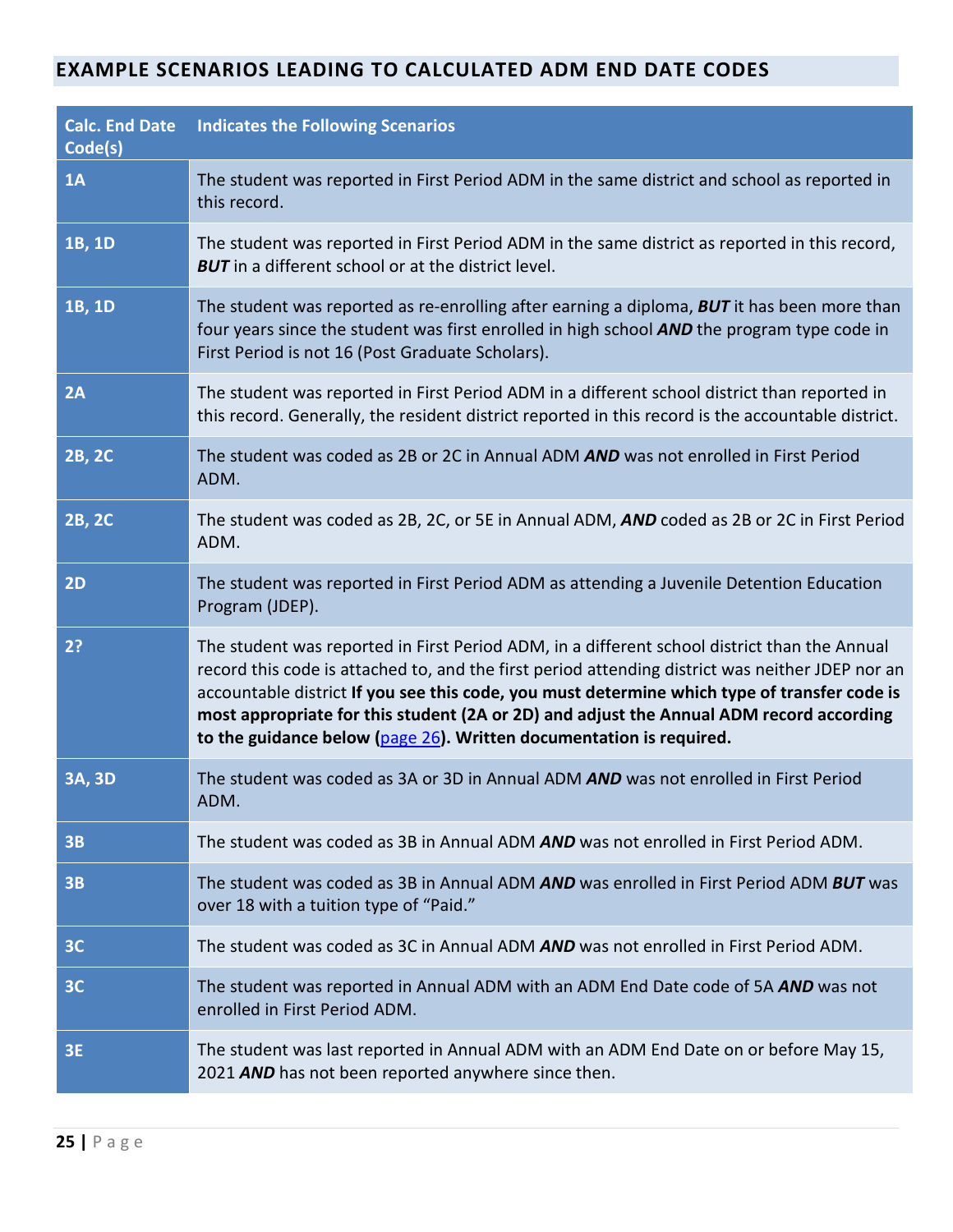| <b>Calc. End Date</b><br>Code(s) | <b>Indicates the Following Scenarios</b>                                                                                                                                                                                                                                |
|----------------------------------|-------------------------------------------------------------------------------------------------------------------------------------------------------------------------------------------------------------------------------------------------------------------------|
| <b>3E</b>                        | The student was reported in Annual ADM with an ADM End Date code of 3B, BUT was under<br>the age of 18 on September 1, 2021                                                                                                                                             |
| <b>3F</b>                        | The student was last reported in Annual ADM with an ADM End Date after May 15, 2021 and<br>an ADM end date code indicating continuing enrollment or a dropout, AND has not been<br>reported anywhere since then.                                                        |
| <b>3F</b>                        | The student was last reported in Annual ADM as 5E, BUT was age 7 or older on September 1,<br>2021                                                                                                                                                                       |
| 4A                               | Last Annual ADM record used this ADM End Date Code.                                                                                                                                                                                                                     |
| 4A                               | The last Annual ADM record used 4F or 4G, with ADM Diploma Type Code 1, <b>BUT</b> the student<br>has not re-enrolled in First Period of the current school year.                                                                                                       |
| 4A                               | The last Annual ADM record used 4F or 4G, with ADM Diploma Type Code 1, BUT the student<br>re-enrolled in First Period in a different attending district.                                                                                                               |
| 4C, 4D, 4E, 6B                   | Last Annual ADM record used this ADM End Date Code.                                                                                                                                                                                                                     |
| 4F                               | Last Annual ADM record used this ADM End Date Code, AND the student has re-enrolled in<br>First Period.                                                                                                                                                                 |
| 4F                               | Annual ADM record used 4A or 4G, with ADM Diploma Type Code 1 AND The student has re-<br>enrolled in First Period using an ADM Program Type Code other than 16 (Post Graduate<br>Scholars) AND it has been fewer than four years since the student entered high school. |
| 4G                               | The student has re-enrolled in the same attending district in First Period using ADM Program<br>Type Code 16 (Post Graduate Scholars).                                                                                                                                  |
| <b>5A</b>                        | The last Annual ADM record used this ADM End Date Code, AND the student has re-enrolled<br>in First Period.                                                                                                                                                             |
| <b>5B</b>                        | The student was last reported in Annual ADM as 6A (Died or Permanently Incapacitated),<br>BUT was reported as re-enrolled in first period ADM also as 6A.                                                                                                               |
| <b>5B</b>                        | The student was last reported in Annual ADM as 5B.                                                                                                                                                                                                                      |
| 5C                               | Last Annual ADM record used this ADM End Date Code AND EITHER No First Period ADM<br>record exists for this student; OR The earliest existing First Period ADM record also uses this<br>ADM End Date Code.                                                              |
| 5D, 5E, 6A                       | Last Annual ADM record used this ADM End Date Code AND no First Period ADM record<br>exists for this student.                                                                                                                                                           |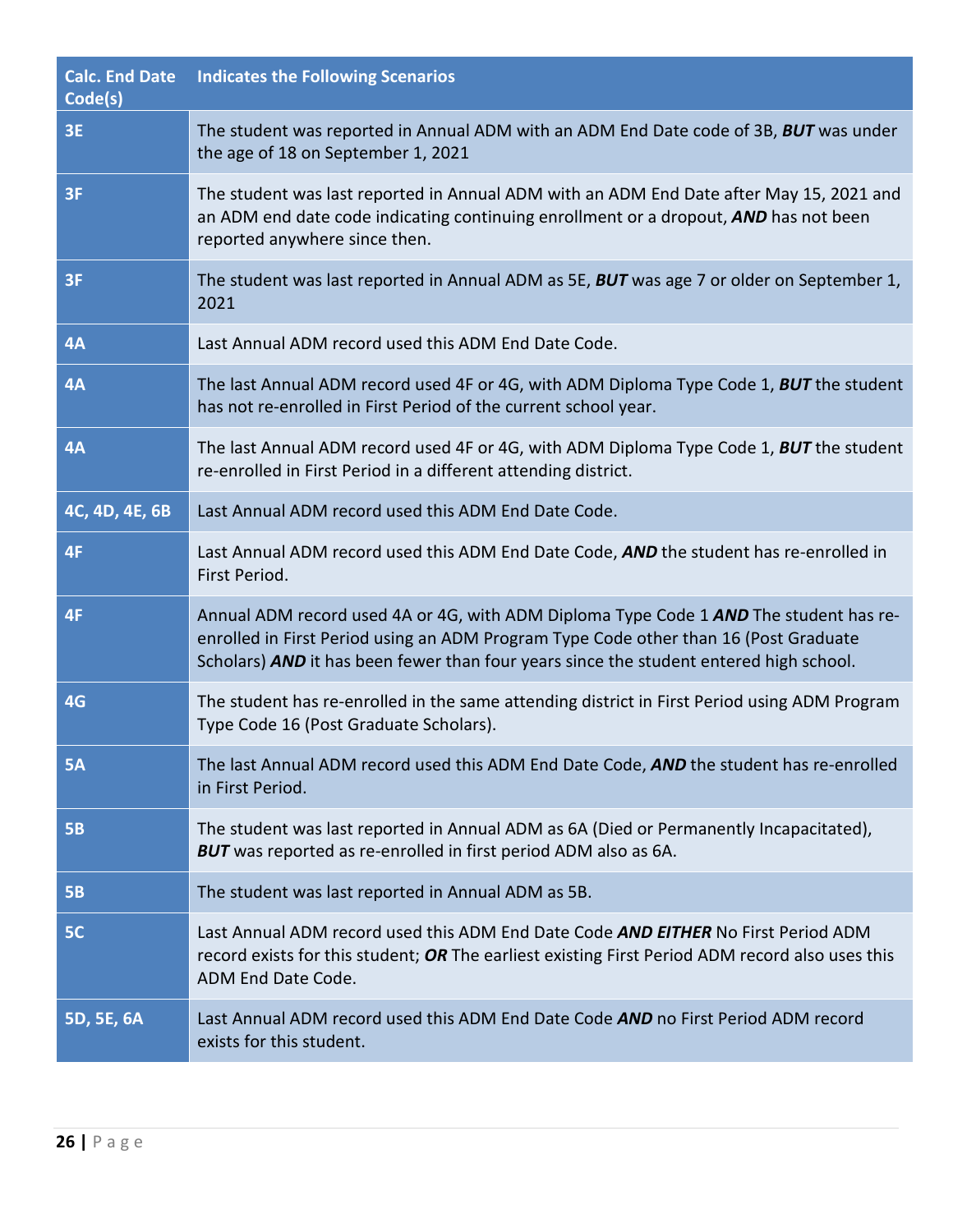## <span id="page-27-0"></span>**EXIT ADJUSTMENT AND DROPOUT REPORTING FAQS**

#### <span id="page-27-1"></span>**WHAT IS THE CUTOFF DATE FOR DOCUMENTING TRANSFERS OUT?**

The following outcomes can be submitted in the 2020-21 Exit Adjustment Window, if they occurred within 30 days of a student's withdrawal from your district and you have the appropriate documentation [\(page](#page-31-0) 31), OR (for students last enrolled with you at the end of the 2020-21 school year), if it is documented by October 15, 2021 that the student:

- A. Left the US (ADMEndDtCd 2C)
- B. Transferred to another state and enrolled in a public or private school/program culminating in a regular high school diploma (ADMEndDtCd 2C)
- C. Transferred to private school or program culminating in a regular high school diploma (ADMEndDtCd 2B)
- D. Transferred to home school (in Oregon the student must be a registered home schooled student with the ESD) (ADMEndDtCd 2B)

Please note this cutoff date does not apply to transfer events if the student had additional public school enrollment after July 1, 2021 but prior to the transfer occurring. **To report those outcomes, or outcomes occurring more than 30 days after a student's last enrollment in your district, use** [ADM Program Type Code](https://district.ode.state.or.us/wma/training/docs/cumadmprog14guidance.pdf)  [14.](https://district.ode.state.or.us/wma/training/docs/cumadmprog14guidance.pdf)

For guidance on documenting these outcomes, see the Documenting Transfers Out section, [page 31.](#page-31-0) In cases where a transfer out event occurred more than thirty days after a student's last enrollment, please use a program type 14 record in order to accurately report the date of the event separate from the date of the last enrollment. This enables our programming to pick up the event correctly. Refer to the [Cumulative ADM Manual](https://district.ode.state.or.us/wma/training/docs/cumadmmanual2021.pdf) for additional guidance.

## <span id="page-27-2"></span>**ARE SUMMER DIPLOMAS CONSIDERED PART OF THE FOLLOWING SCHOOL YEAR OR THE PRIOR SCHOOL YEAR?**

Diplomas awarded between September 1, 2020 and August 31, 2021 count as part of the rates for the 2020-21 school year. Diplomas awarded outside the regular school year, or to students who were not enrolled at the time the diploma was awarded, should be submitted using ADM Program Type 14 records in First Period or Annual Cumulative ADM. The date the credential was earned will determine which collection the record will be entered in. Contact your [Regional ESD partners](http://www.oregon.gov/ode/educator-resources/assessment/Documents/esdpartners.pdf) if you need to add records to Annual Cumulative ADM 2020-21. Refer to the [Cumulative ADM Manual](https://district.ode.state.or.us/wma/training/docs/cumadmmanual2122.pdf) for guidance on usin[g ADM Program Type Code 14.](https://district.ode.state.or.us/wma/training/docs/cumadmprog14guidance.pdf)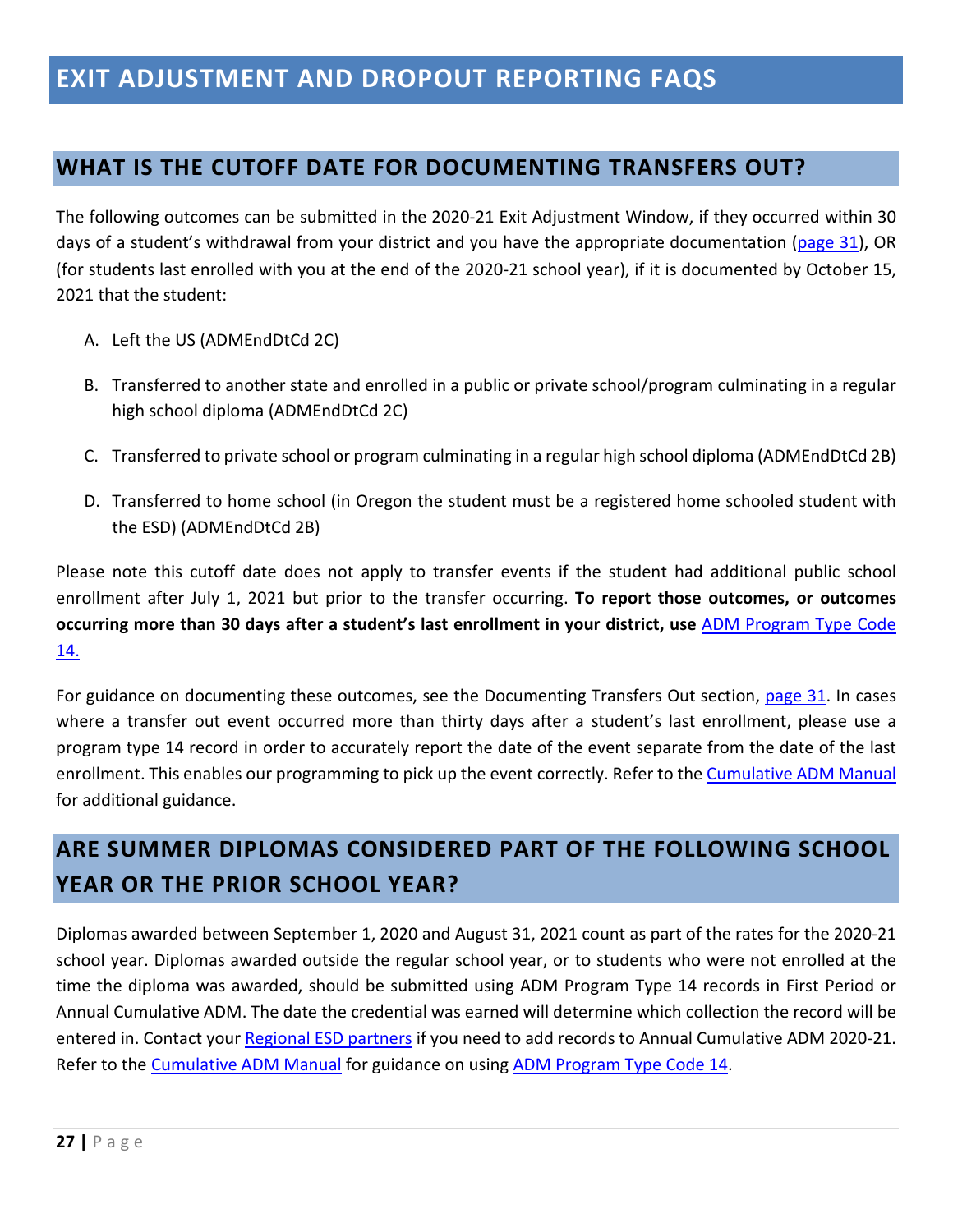## <span id="page-28-0"></span>**IF A STUDENT WITHDREW IN 2018-19 AND DID NOT RETURN, BUT RECEIVED A GED DURING SUMMER 2020, CAN THE GED STILL BE REPORTED IN CUMULATIVE ADM?**

Yes. GEDs and other credentials awarded after a student is no longer enrolled should be submitted using [ADM](https://district.ode.state.or.us/wma/training/docs/cumadmprog14guidance.pdf)  [Program Type Code 14](https://district.ode.state.or.us/wma/training/docs/cumadmprog14guidance.pdf) records. Refer to th[e Cumulative ADM Manual](https://district.ode.state.or.us/wma/training/docs/cumadmmanual2021.pdf) for guidance on using ADM Program Type 14. **You must have documentation that the GED was awarded in order to report it in ADM, but it does not have to have been awarded by your district.**

## <span id="page-28-1"></span>**IF THE CALCULATED END DATE CODE IS 3E ("NOT ENROLLED - STATUS UNKNOWN") OR 3F ("NON-RETURNING STUDENT") AND THE ADM END DATE CODE ON THE RECORD IS ANOTHER CODE, DO I NEED TO UPDATE THE ADM END DATE CODE IN THE EXIT ADJUSTMENT?**

Yes. A Calculated End Date Code of 3E or 3F indicates the student is not in 2021-22 First Period Cumulative ADM (statewide) and their status is unknown. Some of these students may have transferred out, earned a GED, or earned a summer diploma. A student may also have been accidentally omitted from 2021-22 First Period Cumulative ADM.

If you have documentation that the student transferred to another Oregon public school district, you may leave the ADM End Date code as 2A. You should check to ensure that the new district is using the same SSID that you used to report this student. Transfers between districts can sometimes result in the creation of duplicate SSIDs that need to be merged. Contact your [Regional ESD Partner](https://www.oregon.gov/ode/educator-resources/assessment/Documents/esdpartners.pdf) if you have questions about this.

If the student really is a dropout, it's important to make sure that their ADM End Date Code accurately reflects this. The Calculated End Date Code is provided in order to assist districts with validation, but it is not used in reporting.

## <span id="page-28-2"></span>**DO I NEED TO UPDATE ESSENTIAL SKILLS FIELDS DURING EXIT ADJUSTMENT?**

Due to the COVID-19 pandemic, Essential Skills were suspended for 2019-20 and 2020-21. Updating these fields is optional. If you have these data be sure to accurately report [the](http://www.oregon.gov/ode/educator-resources/essentialskills/Pages/default.aspx) way the essential skill was met. See the [Essential Skills guidance](http://www.oregon.gov/ode/educator-resources/essentialskills/Pages/default.aspx) for more information on Essential Skills.

## <span id="page-28-3"></span>**IF ONE OF OUR GRADUATES DID NOT MEET THEIR ESSENTIAL SKILLS, BUT WE HAVE ALREADY AWARDED THEIR DIPLOMA, MAY WE REPORT THAT STUDENT AS A GRADUATE?**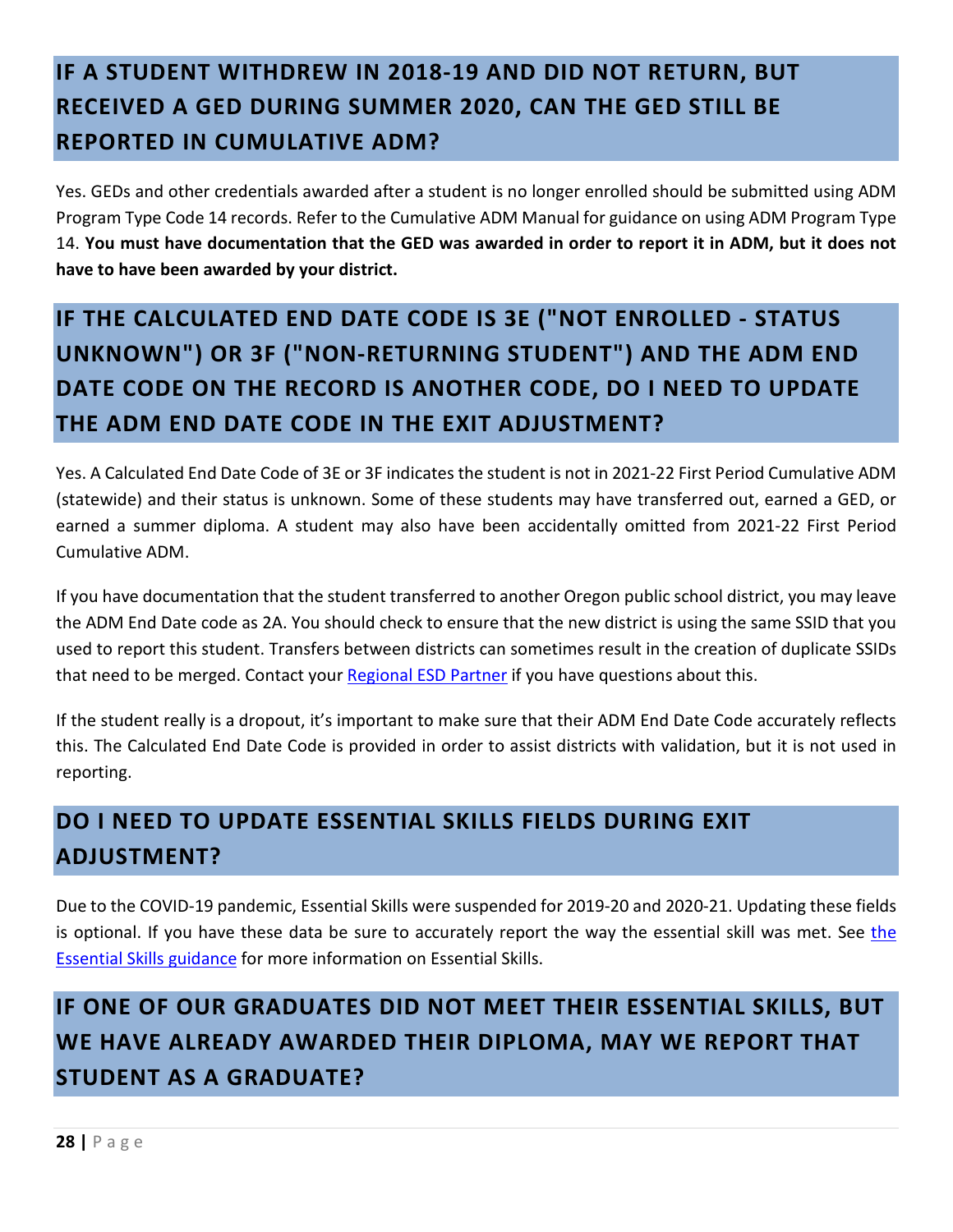Yes. Due to the COVID-19 pandemic, Essential Skills were suspended for school years 2019-20 and 2020-21 and are not required for graduation at this time.

## <span id="page-29-0"></span>**WHY IS THE CALCENDDTCD BLANK FOR ALL RECORDS FOR MY STUDENT?**

If the student has a later Annual Cumulative ADM enrollment record with another district, only that later record would have a CalcEndDtCd value. The CalcEndDtCd is only populated on a student's last (non-JDEP) enrollment record in the state in Annual ADM.

## <span id="page-29-1"></span>**IF THE CALCENDDTCD IS 1A, 1B, 1D, OR 2A, SHOULD I CHANGE THE END DATE CODE (ADMENDDTCD) IN THE EXIT ADJUSTMENT TO THAT?**

This is not required. In the case of 2A, do not change the End Date Code to 2A unless you have documentation showing that the student transferred out of your district prior to the end of the school year. In the case of 1A, 1B, or 1D, ODE's dropout report programming will automatically exclude a student from counting as a dropout if a re-enrollment record exists, so it is not necessary to update the Annual ADM record, although you may if you wish, if the student's existing ADM End Date Code is inaccurate.

## <span id="page-29-2"></span>**WHEN IS A STUDENT CONSIDERED ENROLLED FOR THE PURPOSES OF DROPOUT REPORTING?**

If a student has attended classes for more than half of a school day, the student is considered to be enrolled, and that school is responsible for making the dropout report (see [OAR 581-023-0006\(11\)\(a\)\)](https://secure.sos.state.or.us/oard/viewSingleRule.action?ruleVrsnRsn=145389). Students who fill out enrollment forms at a school but never attend there, and whose records have not been requested by that school, are not the responsibility of that school to report as an early leaver. In cases of instructional hour reporting, a student must be present for one hour to be considered enrolled (see the Instructional Hours Data Element section of the [Cumulative ADM Manual](https://district.ode.state.or.us/wma/training/docs/cumadmmanual2122.pdf) for more information).

## <span id="page-29-3"></span>**HOW ARE STUDENTS WHO COMPLETED 12TH GRADE, BUT DID NOT COMPLETE ALL GRADUATION REQUIREMENTS, REPORTED?**

Students who fail to meet some graduation requirements and who leave school without a diploma or other credential are dropouts, even if they have completed the 12<sup>th</sup> grade. They should be coded as 4B.

## <span id="page-29-4"></span>**HOW ARE STUDENTS WHO TRANSFER TO ADULT EDUCATION REPORTED?**

Students who enroll in adult education programs are counted as dropouts unless the elementary/secondary school system remains responsible for the student.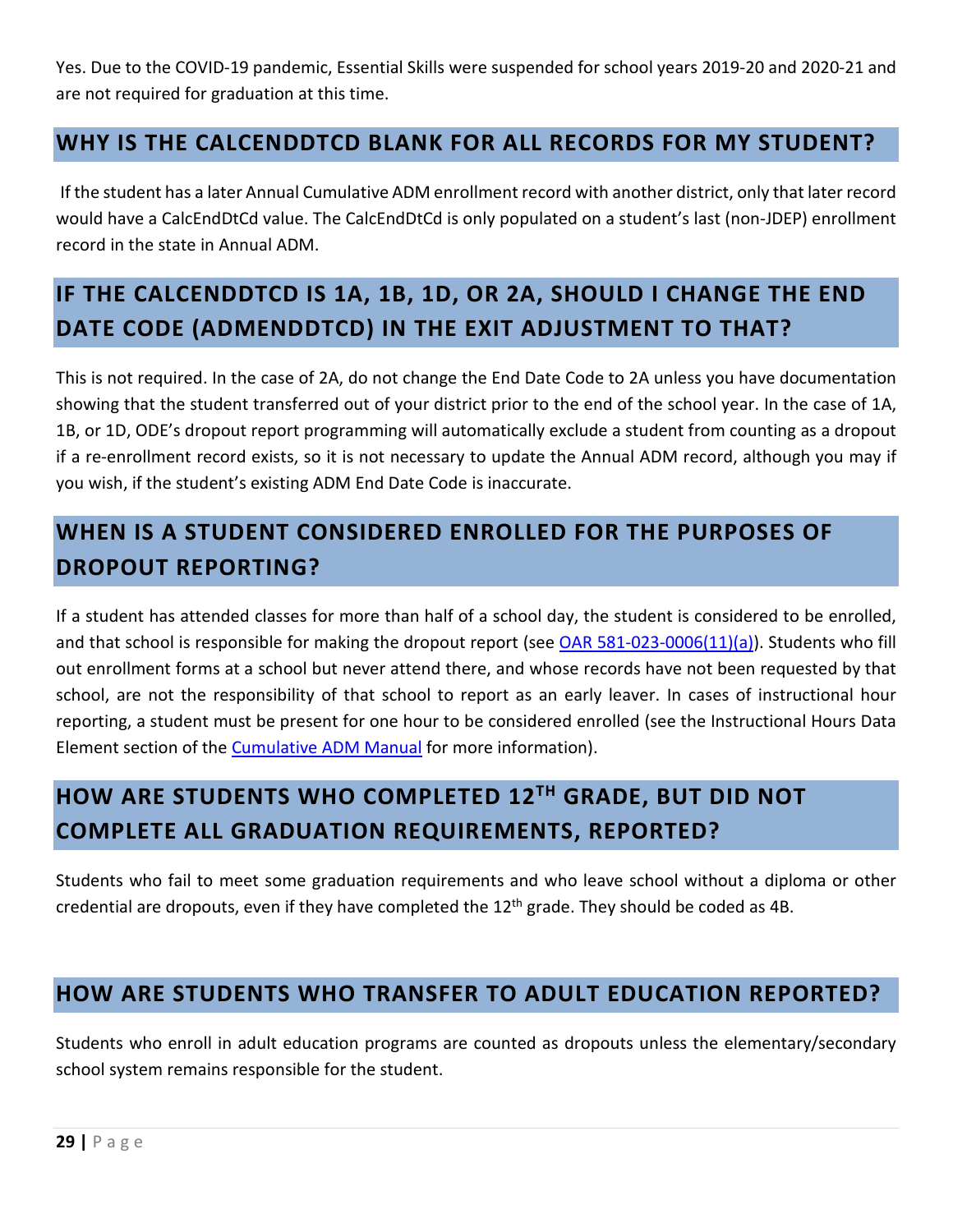Transferring to an alternative education setting, if it is part of the elementary/secondary education system, is not considered dropping out. For example, students enrolled in elementary/secondary education in prisons, hospitals, or other nontraditional locations are not dropouts if the program is part of the elementary/secondary system. This means that a student who enrolls in a school-operated program for high-risk students **is not a dropout**, even if the program is preparing the student to take the GED examination.

A student who leaves the public elementary/secondary school and enrolls in adult education **is a dropout**. The exception is when the public school system monitors the student's enrollment and reports the student as a dropout if the student drops out of the adult program. An example is a cooperative arrangement between a public school district and a local technical institute that provides GED preparation for students referred directly by the district. The district counts as dropouts the referred students who do not complete the GED study program.

Students who drop out during 2020-21 but who have obtained a completion credential, such as a GED-based diploma or certificate of completion, by August 31, 2021, are **NOT** reported as dropouts for 2020-21.

## <span id="page-30-0"></span>**HOW ARE STUDENTS WHO DROP OUT IN MORE THAN ONE YEAR REPORTED?**

Students who drop out in more than one year are reported as dropouts for every year in which they drop out. Each of a student's enrollment records must be reported with an accurate ADM end date code.

## <span id="page-30-1"></span>**HOW ARE STUDENTS WHO HAVE EMIGRATED FROM THE UNITED STATES REPORTED?**

Students who leave the U.S. (including foreign exchange students returning to their home country) are not considered to be dropouts even if the school district cannot document the student's subsequent enrollment in school. These students should be reported using ADM End Date Code 2C.

Students who have left the U.S. temporarily for the purposes of participating in foreign exchange programs should be reported using ADM End Date Code 5C. These students are generally expected to return to Oregon.